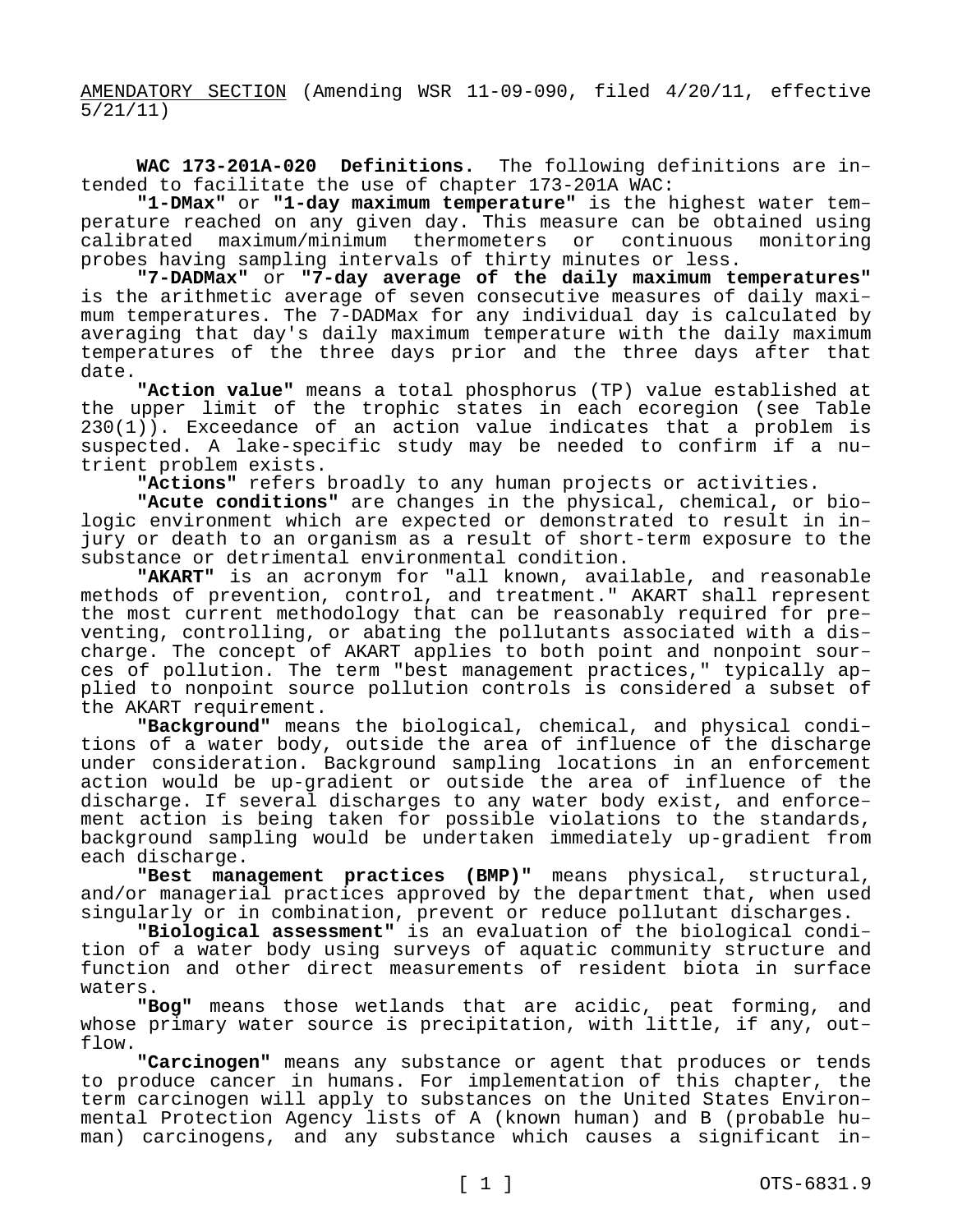creased incidence of benign or malignant tumors in a single, well conducted animal bioassay, consistent with the weight of evidence approach specified in the United States Environmental Protection Agency's Guidelines for Carcinogenic Risk Assessment as set forth in 51 FR 33992 et seq. as presently published or as subsequently amended or republished.

**"Chronic conditions"** are changes in the physical, chemical, or biologic environment which are expected or demonstrated to result in injury or death to an organism as a result of repeated or constant exposure over an extended period of time to a substance or detrimental environmental condition.

**"Combined sewer overflow (CSO) treatment plant"** is a facility that provides at-site treatment as provided for in chapter 173-245 WAC. A CSO treatment plant is a specific facility identified in a department-approved CSO reduction plan (long-term control plan) that is designed, operated and controlled by a municipal utility to capture and treat excess combined sanitary sewage and storm water from a combined sewer system.

**"Compliance schedule"** or **"schedule of compliance"** is a schedule of remedial measures included in a permit or an order, including an enforceable sequence of interim requirements (for example, actions, operations, or milestone events) leading to compliance with an effluent limit, other prohibition, or standard.

**"Created wetlands"** means those wetlands intentionally created from nonwetland sites to produce or replace natural wetland habitat.

**"Critical condition"** is when the physical, chemical, and biological characteristics of the receiving water environment interact with the effluent to produce the greatest potential adverse impact on aquatic biota and existing or designated water uses. For steady-state discharges to riverine systems the critical condition may be assumed to be equal to the 7Q10 flow event unless determined otherwise by the department.

**"Damage to the ecosystem"** means any demonstrated or predicted stress to aquatic or terrestrial organisms or communities of organisms which the department reasonably concludes may interfere in the health or survival success or natural structure of such populations. This stress may be due to, but is not limited to, alteration in habitat or changes in water temperature, chemistry, or turbidity, and shall consider the potential build up of discharge constituents or temporal increases in habitat alteration which may create such stress in the long term.

**"Department"** means the state of Washington department of ecology.

**"Designated uses"** are those uses specified in this chapter for each water body or segment, regardless of whether or not the uses are currently attained.

**"Director"** means the director of the state of Washington department of ecology.

**"Drainage ditch"** means that portion of a designed and constructed conveyance system that serves the purpose of transporting surplus water; this may include natural water courses or channels incorporated in the system design, but does not include the area adjacent to the water course or channel.

**"Ecoregions"** are defined using EPAs *Ecoregions of the Pacific Northwest* Document No. 600/3-86/033 July 1986 by Omernik and Gallant.

**"Enterococci"** refers to a subgroup of fecal streptococci that includes *S. faecalis, S. faecium, S. gallinarum,* and *S. avium*. The en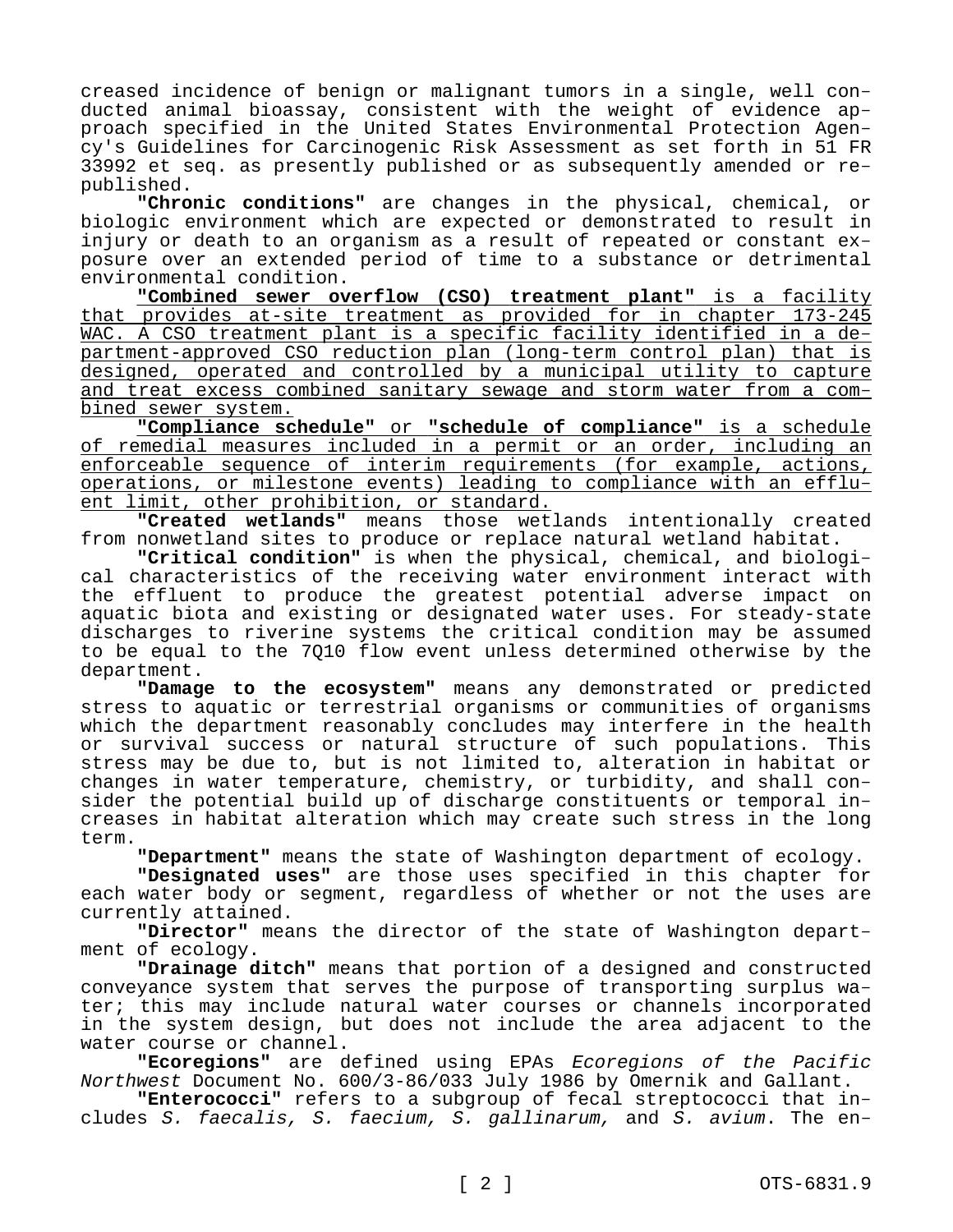terococci are differentiated from other streptococci by their ability to grow in 6.5% sodium chloride, at pH 9.6, and at 10°C and 45°C.

**"***E. coli***"** or **"***Escherichia coli***"** is an aerobic and facultative gram negative nonspore forming rod shaped bacterium that can grow at 44.5 degrees Celsius that is ortho-nitrophenyl-B-D-galactopyranoside (ONPG) positive and Methylumbelliferyl glucuronide (MUG) positive.

**"Existing uses"** means those uses actually attained in fresh or marine waters on or after November 28, 1975, whether or not they are designated uses. Introduced species that are not native to Washington, and put-and-take fisheries comprised of nonself-replicating introduced native species, do not need to receive full support as an existing use.

**"Extraordinary primary contact"** means waters providing extraordinary protection against waterborne disease or that serve as tributaries to extraordinary quality shellfish harvesting areas.

**"Fecal coliform"** means that portion of the coliform group which is present in the intestinal tracts and feces of warm-blooded animals as detected by the product of acid or gas from lactose in a suitable culture medium within twenty-four hours at 44.5 plus or minus 0.2 degrees Celsius.

**"Geometric mean"** means either the nth root of a product of n factors, or the antilogarithm of the arithmetic mean of the logarithms of the individual sample values.

**"Ground water exchange"** means the discharge and recharge of ground water to a surface water. Discharge is inflow from an aquifer, seeps or springs that increases the available supply of surface water. Recharge is outflow downgradient to an aquifer or downstream to surface water for base flow maintenance. Exchange may include ground water discharge in one season followed by recharge later in the year.

**"Hardness"** means a measure of the calcium and magnesium salts present in water. For purposes of this chapter, hardness is measured in milligrams per liter and expressed as calcium carbonate  $(CaCO<sub>3</sub>)$ .

**"Intake credit"** is a procedure for establishing effluent limits that takes into account the amount of a pollutant that is present in waters of the state, at the time water is removed from the same body of water by the discharger or other facility supplying the discharger with intake water.

**"Irrigation ditch"** means that portion of a designed and constructed conveyance system that serves the purpose of transporting irrigation water from its supply source to its place of use; this may include natural water courses or channels incorporated in the system design, but does not include the area adjacent to the water course or channel.

**"Lakes"** shall be distinguished from riverine systems as being water bodies, including reservoirs, with a mean detention time of greater than fifteen days.

**"Lake-specific study"** means a study intended to quantify existing nutrient concentrations, determine existing characteristic uses for lake class waters, and potential lake uses. The study determines how to protect these uses and if any uses are lost or impaired because of nutrients, algae, or aquatic plants. An appropriate study must recommend a criterion for total phosphorus (TP), total nitrogen (TN) in µg/l, or other nutrient that impairs characteristic uses by causing excessive algae blooms or aquatic plant growth.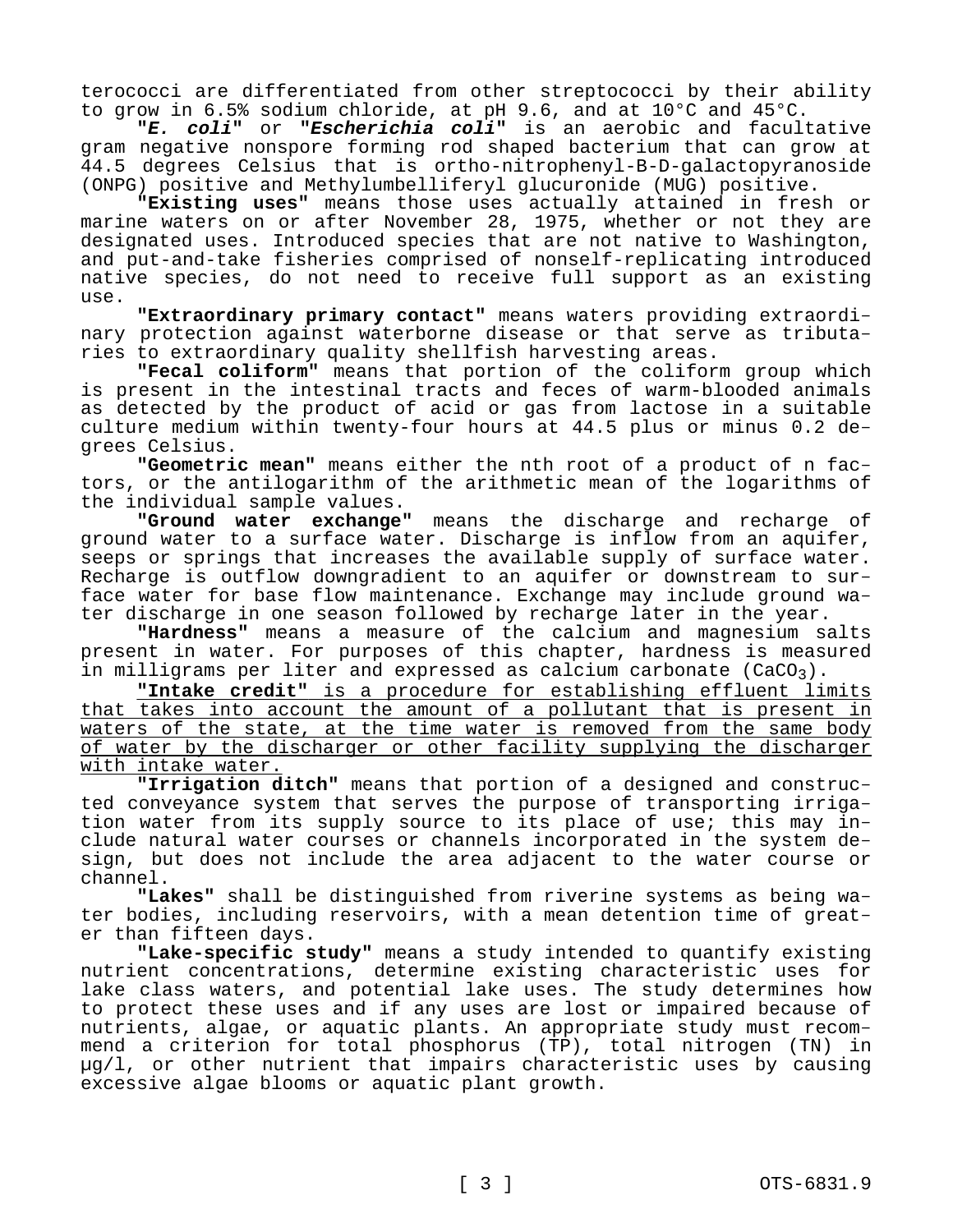**"Mean detention time"** means the time obtained by dividing a reservoir's mean annual minimum total storage by the thirty-day ten-year low-flow from the reservoir.

**"Migration or translocation"** means any natural movement of an organism or community of organisms from one locality to another locality.

**"Mixing zone"** means that portion of a water body adjacent to an effluent outfall where mixing results in the dilution of the effluent with the receiving water. Water quality criteria may be exceeded in a mixing zone as conditioned and provided for in WAC 173-201A-400.

**"Natural conditions"** or **"natural background levels"** means surface water quality that was present before any human-caused pollution. When estimating natural conditions in the headwaters of a disturbed watershed it may be necessary to use the less disturbed conditions of a neighboring or similar watershed as a reference condition. (See also WAC 173-201A-260(1).)

**"New or expanded actions"** mean human actions that occur or are regulated for the first time, or human actions expanded such that they result in an increase in pollution, after July 1, 2003, for the purpose of applying this chapter only.

**"Nonpoint source"** means pollution that enters any waters of the state from any dispersed land-based or water-based activities including, but not limited to, atmospheric deposition; surface water runoff from agricultural lands, urban areas, or forest lands; subsurface or underground sources; or discharges from boats or marine vessels not otherwise regulated under the National Pollutant Discharge Elimination System program.

**"Permit"** means a document issued pursuant to chapter 90.48 RCW specifying the waste treatment and control requirements and waste discharge conditions.

**"pH"** means the negative logarithm of the hydrogen ion concentration.

**"Pollution"** means such contamination, or other alteration of the physical, chemical, or biological properties, of any waters of the state, including change in temperature, taste, color, turbidity, or odor of the waters, or such discharge of any liquid, gaseous, solid, radioactive, or other substance into any waters of the state as will or is likely to create a nuisance or render such waters harmful, detrimental, or injurious to the public health, safety, or welfare, or to domestic, commercial, industrial, agricultural, recreational, or other legitimate beneficial uses, or to livestock, wild animals, birds, fish, or other aquatic life.

**"Primary contact recreation"** means activities where a person would have direct contact with water to the point of complete submergence including, but not limited to, skin diving, swimming, and water skiing.

**"Secondary contact recreation"** means activities where a person's water contact would be limited (e.g., wading or fishing) to the extent that bacterial infections of eyes, ears, respiratory or digestive systems, or urogenital areas would normally be avoided.

**"Shoreline stabilization"** means the anchoring of soil at the water's edge, or in shallow water, by fibrous plant root complexes; this may include long-term accretion of sediment or peat, along with shoreline progradation in such areas.

**"Storm water"** means that portion of precipitation that does not naturally percolate into the ground or evaporate, but flows via overland flow, interflow, pipes, and other features of a storm water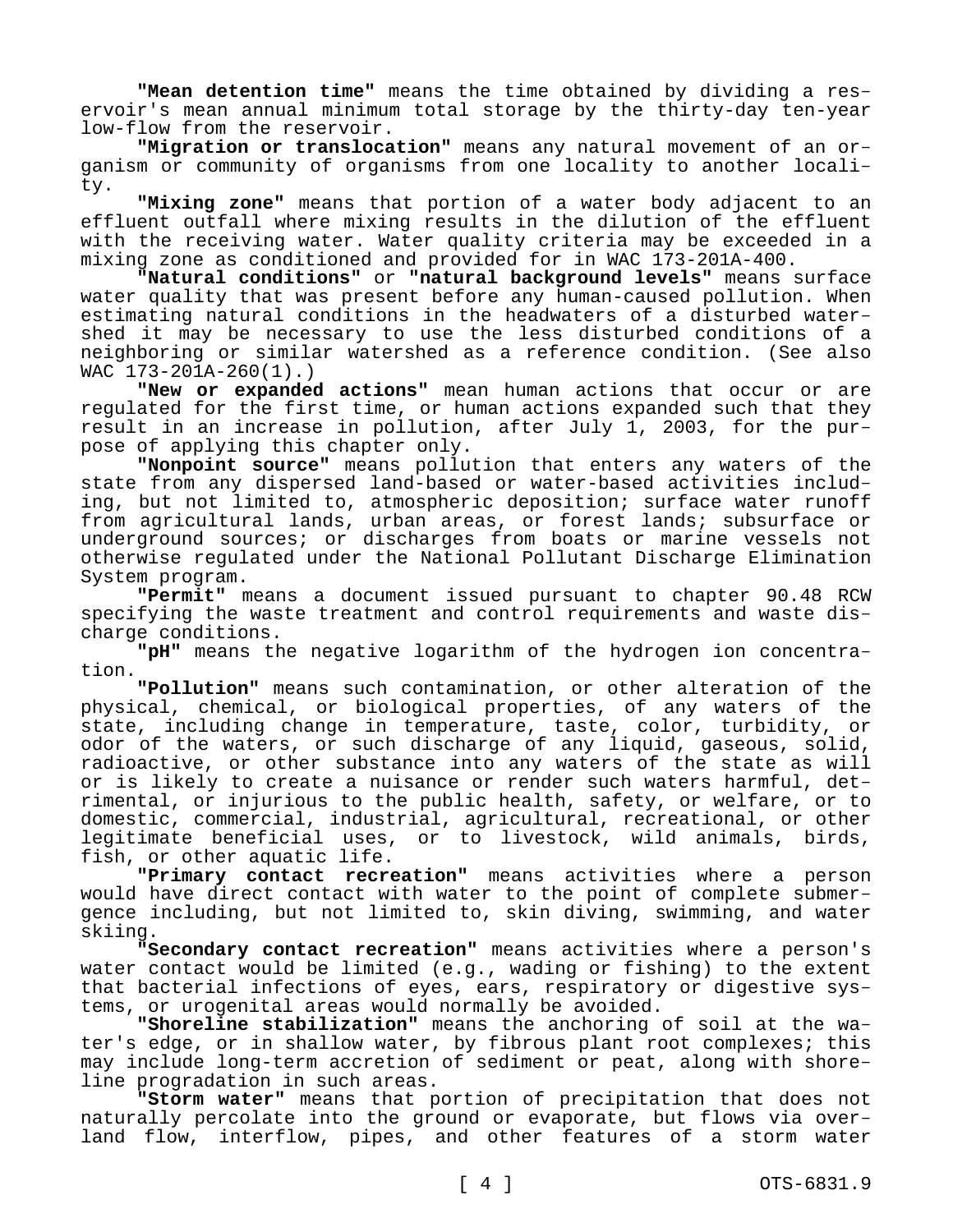drainage system into a defined surface water body, or a constructed infiltration facility.

**"Storm water attenuation"** means the process by which peak flows from precipitation are reduced and runoff velocities are slowed as a result of passing through a surface water body.

**"Surface waters of the state"** includes lakes, rivers, ponds, streams, inland waters, saltwaters, wetlands and all other surface waters and water courses within the jurisdiction of the state of Washington.

**"Temperature"** means water temperature expressed in degrees Celsius (°C).

**"Treatment wetlands"** means those wetlands intentionally constructed on nonwetland sites and managed for the primary purpose of wastewater or storm water treatment. Treatment wetlands are considered part of a collection and treatment system, and generally are not subject to the criteria of this chapter.

**"Trophic state"** means a classification of the productivity of a lake ecosystem. Lake productivity depends on the amount of biologically available nutrients in water and sediments and may be based on total phosphorus (TP). Secchi depth and chlorophyll-a measurements may be used to improve the trophic state classification of a lake. Trophic states used in this rule include, from least to most nutrient rich, ultra-oligotrophic, oligotrophic, lower mesotrophic, upper mesotrophic, and eutrophic.

**"Turbidity"** means the clarity of water expressed as nephelometric turbidity units (NTU) and measured with a calibrated turbidimeter.

**"Upwelling"** means the natural process along Washington's Pacific Coast where the summer prevailing northerly winds produce a seaward transport of surface water. Cold, deeper more saline waters rich in nutrients and low in dissolved oxygen, rise to replace the surface water. The cold oxygen deficient water enters Puget Sound and other coastal estuaries at depth where it displaces the existing deep water and eventually rises to replace the surface water. Such surface water replacement results in an overall increase in salinity and nutrients accompanied by a depression in dissolved oxygen. Localized upwelling of the deeper water of Puget Sound can occur year-round under influence of tidal currents, winds, and geomorphic features.

**"USEPA"** means the United States Environmental Protection Agency.

**"Variance"** is a time-limited designated use and criterion as defined in 40 C.F.R. 131.3, and must be adopted by rule.

**"Wetlands"** means areas that are inundated or saturated by surface water or ground water at a frequency and duration sufficient to support, and that under normal circumstances do support, a prevalence of vegetation typically adapted for life in saturated soil conditions. Wetlands generally include swamps, marshes, bogs, and similar areas. Wetlands do not include those artificial wetlands intentionally created from nonwetland sites( $(\tau)$ ) including, but not limited to, irrigation and drainage ditches, grass-lined swales, canals, detention facilities, wastewater treatment facilities, farm ponds, and landscape amenities, or those wetlands created after July 1, 1990, that were unintentionally created as a result of the construction of a road, street, or highway. Wetlands may include those artificial wetlands intentionally created from nonwetland areas to mitigate the conversion of wetlands. (Water bodies not included in the definition of wetlands as well as those mentioned in the definition are still waters of the state.)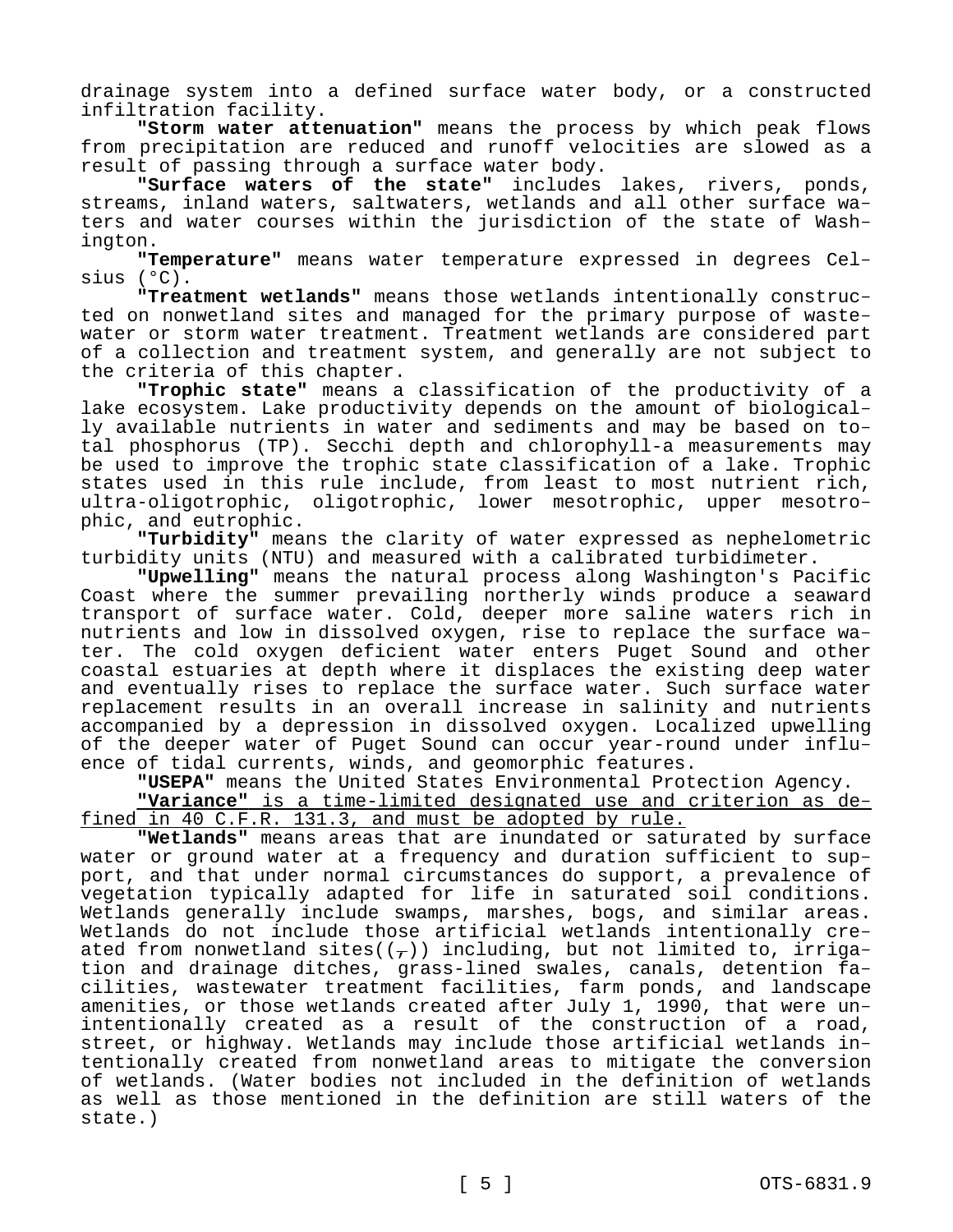**"Wildlife habitat"** means waters of the state used by, or that directly or indirectly provide food support to, fish, other aquatic life, and wildlife for any life history stage or activity.

AMENDATORY SECTION (Amending WSR 11-09-090, filed 4/20/11, effective 5/21/11)

**WAC 173-201A-240 Toxic substances.** (1) Toxic substances shall not be introduced above natural background levels in waters of the state which have the potential either singularly or cumulatively to adversely affect characteristic water uses, cause acute or chronic toxicity to the most sensitive biota dependent upon those waters, or adversely affect public health, as determined by the department.

(2) The department shall employ or require chemical testing, acute and chronic toxicity testing, and biological assessments, as appropriate, to evaluate compliance with subsection (1) of this section and to ensure that aquatic communities and the existing and designated uses of waters are being fully protected.

(3) USEPA Quality Criteria for Water, 1986, as revised, shall be used in the use and interpretation of the values listed in subsection (5) of this section.

(4) Concentrations of toxic, and other substances with toxic propensities not listed in Table 240 of this section shall be determined in consideration of USEPA Quality Criteria for Water, 1986, and as revised, and other relevant information as appropriate.

(5) The following criteria, found in Table  $240((\frac{4}{3}))$ , shall be applied to all surface waters of the state of Washington ((for the protection of aquatic life)). Values are µg/L for all substances except ammonia and chloride which are mg/L, and asbestos which is million fibers/L. The department shall formally adopt any appropriate revised criteria as part of this chapter in accordance with the provisions established in chapter 34.05 RCW, the Administrative Procedure Act. The department shall ensure there are early opportunities for public review and comment on proposals to develop revised criteria.

(a) **Aquatic life protection**. The department may revise the ((following)) criteria in Table 240 for aquatic life on a statewide or water body-specific basis as needed to protect aquatic life occurring in waters of the state and to increase the technical accuracy of the criteria being applied. The department shall formally adopt any appropriate revised criteria as part of this chapter in accordance with the provisions established in chapter 34.05 RCW, the Administrative Procedure Act. ((The department shall ensure there are early opportunities for public review and comment on proposals to develop revised criteria. Values are µg/L for all substances except Ammonia and Chloride which are  $mq/L:$ ))

(b) **Human health protection.** The following provisions apply to the human health criteria in Table 240. All waters shall maintain a level of water quality when entering downstream waters that provides for the attainment and maintenance of the water quality standards of those downstream waters, including the waters of another state. The human health criteria in the tables were calculated using a fish consumption rate of 175 g/day. Criteria for carcinogenic substances were calculated using a cancer risk level equal to one-in-one-million, or as otherwise specified in this chapter. The human health criteria cal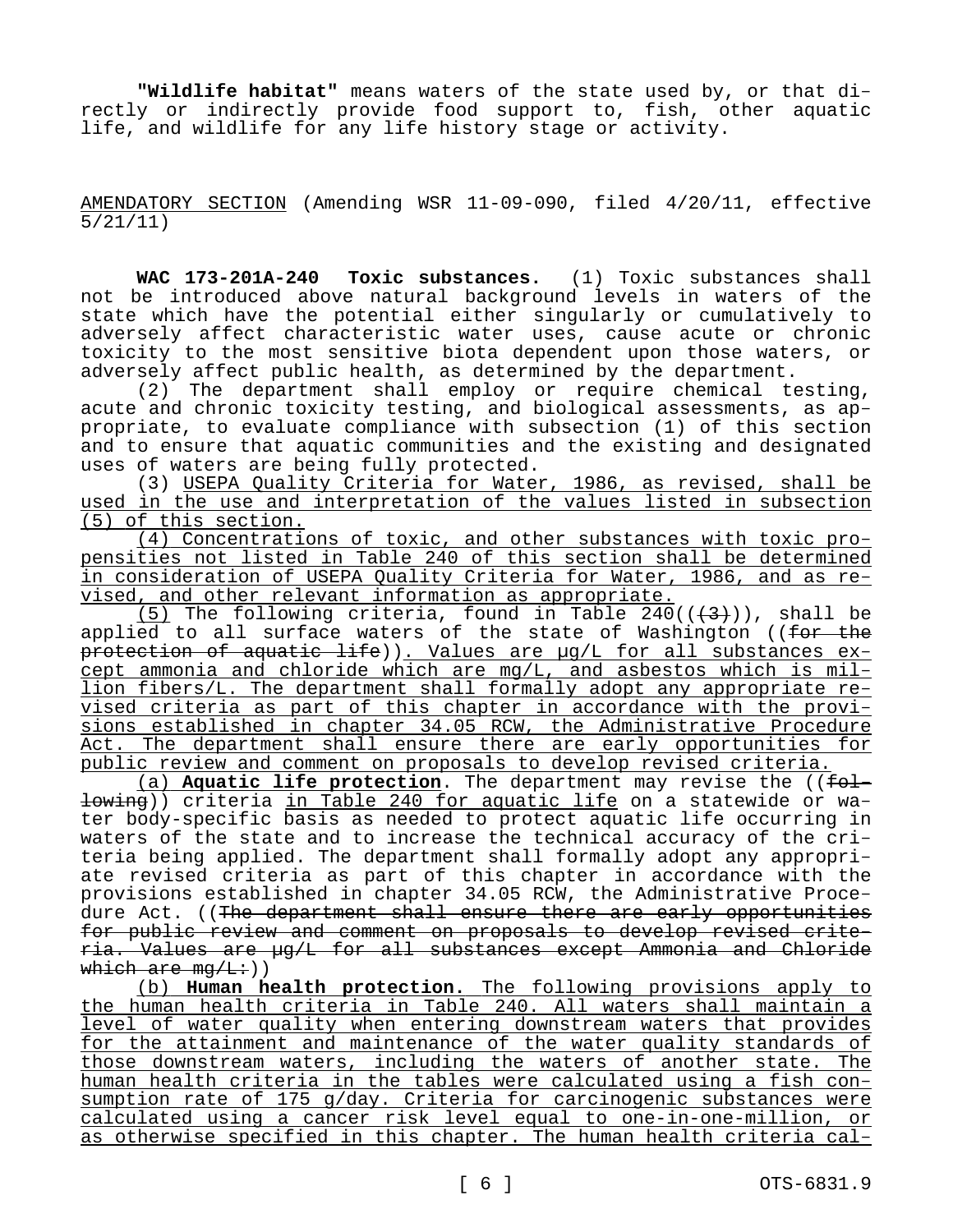culations and variables include chronic durations of exposure up to seventy years. All human health criteria for metals are for total metal concentrations, unless otherwise noted. Dischargers have the obligation to reduce toxics in discharges through the use of AKART.

|                                  | Freshwater          |                     | <b>Marine Water</b>  |                       |  |
|----------------------------------|---------------------|---------------------|----------------------|-----------------------|--|
| ((Substance                      | Aeute               | Chronie             | Acute                | Chronie               |  |
| Aldrin/Dieldrin e                | 2.5a                | 0.0019 <sub>b</sub> | 0.71a                | 0.0019 <sub>b</sub>   |  |
| Ammonia (un-ionized NH3) hh      | f,e                 | g,d                 | 0.233h,e             | 0.035h,d              |  |
| Arsenie dd                       | 360.0e              | 190.0d              | 69.0e, H             | 36.0d, ee, H          |  |
| Cadmium dd                       | i.e                 | j,d                 | 42.0e                | 9.3d                  |  |
| Chlordane                        | 2.4a                | 0.0043 <sub>b</sub> | 0.09a                | 0.004 <sub>b</sub>    |  |
| Chloride (Dissolved) k           | 860.0h,e            | 230.0h.d            |                      |                       |  |
| Chlorine (Total Residual)        | 49.0e               | $+4.0d$             | 13.0e                | 7.5d                  |  |
| Chlorpyrifos                     | 0.083e              | 0.041d              | 0.011e               | 0.0056d               |  |
| Chromium (Hex) dd                | 15.0e, 1, ii        | 10.0d, j            | 1,100.0c,1,11        | 50.0d, H              |  |
| Chromium (Tri) gg                | m.e                 | n,d                 |                      |                       |  |
| Copper dd                        | $\theta$ . $\theta$ | p,d                 | 4.8e, H              | 3.1d, H               |  |
| Cyanide ee                       | 22.0e               | 5.2d                | $1.0e$ , mm          | <del>d,mm</del>       |  |
| <b>DDT</b> (and metabolites)     | 1.1a                | 0.001 <sub>b</sub>  | 0.13a                | 0.001 <sub>b</sub>    |  |
| Dieldrin/Aldrin e                | 2.5a                | 0.0019 <sub>b</sub> | 0.71a                | 0.0019 <sub>b</sub>   |  |
| Endosulfan                       | 0.22a               | 0.056 <sub>b</sub>  | 0.034a               | 0.0087 <sub>b</sub>   |  |
| Endrin                           | 0.18a               | 0.0023b             | 0.037a               | 0.0023 <sub>b</sub>   |  |
| Heptachlor                       | 0.52a               | 0.0038 <sub>b</sub> | 0.053a               | 0.0036 <sub>b</sub>   |  |
| Hexachloroeyelohexane (Lindane)  | 2.0a                | 0.08 <sub>b</sub>   | 0.16a                |                       |  |
| Lead dd                          | q, e                | r <del>.d</del>     | 210.0e, H            | 8.1d, H               |  |
| Mereury s                        | 2.1e, kk, dd        | 0.012d, ff          | 4.8e, H, dd          | 0.025d, ff            |  |
| Niekel dd                        | t <del>,c</del>     | <del>u.d</del>      | 74.0e, H             | 8.2d, H               |  |
| Parathion                        | 0.065e              | 0.013d              |                      |                       |  |
| Pentachlorophenol (PCP)          | ₩,e                 | v,d                 | 13.0e                | 7.9d                  |  |
| Polychlorinated Biphenyls (PCBs) | 2.0 <sub>b</sub>    | 0.014 <sub>b</sub>  | $+0.0b$              | 0.030 <sub>b</sub>    |  |
| Selenium                         | 20.0e,ff            | 5.0d, ff            | 290e, H, dd          | $71.0d$ ,<br>x, H, dd |  |
| Silver dd                        | y, a                |                     | 4.9a.H               |                       |  |
| <b>Toxaphene</b>                 | 0.73e,z             | 0.0002d             | $0.21e$ <sub>z</sub> | 0.0002d               |  |
| Zine dd                          | a.e.                | $b\cdot d$          | 90.0e, H             | 81.0d, H              |  |

Table  $240((+3))$ Toxics Substances Criteria

Notes to Table  $240(3)+)$ 

|                   | Chemical<br><b>Abstracts</b> |                                                    | <b>Aquatic Life</b><br>Criteria - Freshwater |                  | <b>Aquatic Life Criteria -</b><br><b>Marine Water</b> |                         | <b>Human Health Criteria</b><br>for Consumption of: |                          |
|-------------------|------------------------------|----------------------------------------------------|----------------------------------------------|------------------|-------------------------------------------------------|-------------------------|-----------------------------------------------------|--------------------------|
| Compound/Chemical | <b>Service</b><br>$(CAS)$ #  | Category                                           | Acute                                        | <b>Chronic</b>   | <b>Acute</b>                                          | <b>Chronic</b>          | Water &<br><b>Organisms</b>                         | <b>Organisms</b><br>Only |
| <b>Metals:</b>    |                              |                                                    |                                              |                  |                                                       |                         |                                                     |                          |
| Antimony          | 7440360                      | Metals, cyanide,<br>and total phenols              |                                              |                  |                                                       |                         | 12                                                  | 180                      |
| Arsenic           | 7440382                      | Metals, cyanide,<br>and total phenols              | 360.0<br>(c, dd)                             | 190.0<br>(d, dd) | 69.0<br>(c,ll,dd)                                     | 36.0<br>(d, cc, ll, dd) | $\frac{10}{(A)}$                                    | <u>10</u><br>(A)         |
| Asbestos          | 1332214                      | Toxic pollutants<br>and<br>hazardous<br>substances |                                              | -                |                                                       | -                       | 7,000,000<br>fibers/ $L(C)$                         |                          |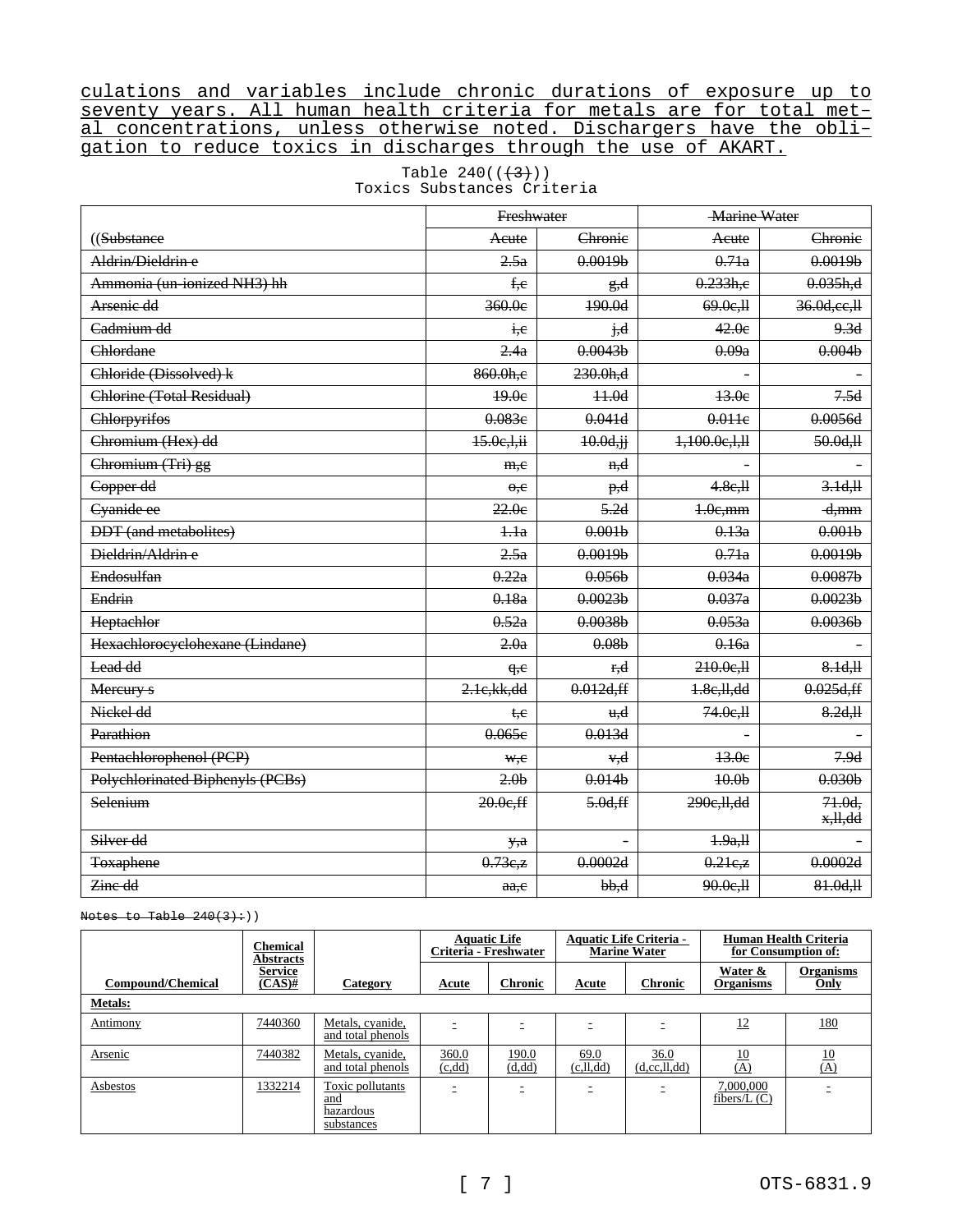|                            | <b>Chemical</b><br><b>Abstracts</b>              |                                       | <b>Aquatic Life</b><br>Criteria - Freshwater          |                     | <b>Aquatic Life Criteria -</b><br><b>Marine Water</b> |                              | <b>Human Health Criteria</b><br>for Consumption of: |                                                                                                              |
|----------------------------|--------------------------------------------------|---------------------------------------|-------------------------------------------------------|---------------------|-------------------------------------------------------|------------------------------|-----------------------------------------------------|--------------------------------------------------------------------------------------------------------------|
| <b>Compound/Chemical</b>   | <b>Service</b><br>$\overline{\text{(CAS)}^{\#}}$ | Category                              | Acute                                                 | <b>Chronic</b>      | Acute                                                 | <b>Chronic</b>               | Water &<br><b>Organisms</b>                         | <b>Organisms</b><br>Only                                                                                     |
| Beryllium                  | 7440417                                          | Metals, cyanide,<br>and total phenols | $\equiv$                                              | $\equiv$            | $\bar{\Xi}$                                           | Ė,                           | $\Xi$                                               | $\mathbb{Z}^+$                                                                                               |
| Cadmium                    | 7440439                                          | Metals, cyanide,<br>and total phenols | (i, c, dd)                                            | (i,d,dd)            | 42.0<br>(c, dd)                                       | 9.3<br>(d, dd)               | $\equiv$                                            | $\Xi$                                                                                                        |
| Chromium (III)             | 16065831                                         | Metals, cvanide,<br>and total phenols | (m,c,gg)                                              | (n,d,gg)            | $\bar{\Xi}$                                           | Ė.                           | $\bar{\Xi}$                                         | Ė,                                                                                                           |
| Chromium (VI)              | 18540299                                         | Metals, cvanide,<br>and total phenols | 15.0<br>$(c,\overline{l},\overline{i},\overline{d}d)$ | 10.0<br>(d, jj, dd) | 1,100.0<br>$\overline{(c,l,l,dd)}$                    | 50.0<br>(d,ll,dd)            | $\equiv$                                            | $\equiv$                                                                                                     |
| Copper                     | 7440508                                          | Metals, cvanide,<br>and total phenols | (o,c,dd)                                              | (p,d,dd)            | 4.8<br>(c,ll,dd)                                      | 3.1<br>(d,ll,dd)             | 1,300<br>(C)                                        | $\bar{\Xi}$                                                                                                  |
| Lead                       | 7439921                                          | Metals, cyanide,<br>and total phenols | (q, c, dd)                                            | (r,d,dd)            | 210.0<br>(c,ll,dd)                                    | 8.1<br>$(d,\overline{l},dd)$ | $\equiv$                                            | Ė,                                                                                                           |
| Mercury                    | 7439976                                          | Metals, cyanide,<br>and total phenols | 2.1<br>(c, kk, dd)                                    | 0.012<br>(d, ff, s) | 1.8<br>(c,ll,dd)                                      | 0.025<br>(d, ff, s)          | (G)                                                 | (G)                                                                                                          |
| Methylmercury              | 22967926                                         | Nonconventional                       | $\equiv$                                              | $\mathbb{D}$        | $\mathbb{D}$                                          | $\mathbb{D}$                 | $\mathbb{D}$                                        | $\mathbb{D}$                                                                                                 |
| Nickel                     | 7440020                                          | Metals, cvanide.<br>and total phenols | (t, c, dd)                                            | (u,d,dd)            | 74.0<br>(c,ll,dd)                                     | 8.2<br>$(d,\overline{l},dd)$ | 150                                                 | 190                                                                                                          |
| Selenium                   | 7782492                                          | Metals, cyanide,<br>and total phenols | 20.0<br>(c, ff)                                       | 5.0<br>(d, ff)      | 290<br>(c,ll,dd)                                      | 71.0<br>(d, x, ll, dd)       | 120                                                 | 480                                                                                                          |
| Silver                     | 7440224                                          | Metals, cyanide,<br>and total phenols | (y, a, dd)                                            | $\bar{\Xi}$         | 1.9<br>(a,ll,dd)                                      | $\equiv$                     | $\bar{\Xi}$                                         | Ė,                                                                                                           |
| Thallium                   | 7440280                                          | Metals, cvanide,<br>and total phenols | $\equiv$                                              | $\equiv$            | $\bar{\Xi}$                                           | Ė.                           | 0.24                                                | 0.27                                                                                                         |
| Zinc                       | 7440666                                          | Metals, cvanide,<br>and total phenols | (aa,c,dd)                                             | (bb.d.dd)           | 90.0<br>(c,ll,dd)                                     | 81.0<br>(d,ll,dd)            | 2,300                                               | 2,900                                                                                                        |
| Other chemicals:           |                                                  |                                       |                                                       |                     |                                                       |                              |                                                     |                                                                                                              |
| 1,1,1-Trichloroethane      | 71556                                            | Volatile                              | $\bar{z}$                                             | $\bar{z}$           | $\mathbb{D}$                                          | $\mathbb{D}$                 | 47,000                                              | 160,000                                                                                                      |
| 1,1,2,2-Tetrachloroethane  | 79345                                            | Volatile                              | E                                                     | $\bar{z}$           | $\equiv$                                              | $\equiv$                     | 0.12<br>(B)                                         | 0.46<br>(B)                                                                                                  |
| 1,1,2-Trichloroethane      | 79005                                            | Volatile                              | $\equiv$                                              | $\equiv$            | $\equiv$                                              | $\equiv$                     | 0.44<br>(B)                                         | 1.8<br>(B)                                                                                                   |
| 1,1-Dichloroethane         | 75343                                            | Volatile                              | $\bar{z}$                                             | $\bar{z}$           | $\bar{z}$                                             | Ξ                            | $\bar{z}$                                           | $\mathbb{E}% _{t}\left\  \mathcal{F}_{t}\right\  _{1}\leq\mathbb{E}_{t}\left\  \mathcal{F}_{t}\right\  _{1}$ |
| 1,1-Dichloroethylene       | 75354                                            | Volatile                              | $\equiv$                                              | $\mathbb{D}$        | $\mathbb{I}$                                          | $\equiv$                     | 1200                                                | 4100                                                                                                         |
| 1,2,4-Trichlorobenzene     | 120821                                           | Base/neutral<br>compounds             | $\equiv$                                              | $\bar{\Xi}$         | $\bar{\Xi}$                                           | Ė.                           | 0.12<br>(B)                                         | 0.14<br>(B)                                                                                                  |
| 1,2-Dichlorobenzene        | 95501                                            | Volatile                              | $\equiv$                                              | $\equiv$            | Ξ                                                     | $\equiv$                     | 2000                                                | 2500                                                                                                         |
| 1,2-Dichloroethane         | 107062                                           | Volatile                              | $\equiv$                                              | $\equiv$            | $\bar{z}$                                             | $\equiv$                     | 9.3<br>$\overline{(B)}$                             | 120<br>$\overline{(B)}$                                                                                      |
| 1,2-Dichloropropane        | 78875                                            | Volatile                              | Ξ                                                     | $\Xi^-$             | $\Xi$                                                 | ÷,                           | 0.71<br><u>(B)</u>                                  | <u>3.1</u><br>(B)                                                                                            |
| 1,3-Dichloropropene        | 542756                                           | Volatile                              | Ė,                                                    | Ė,                  | $\mathbb{D}$                                          | Ė,                           | 0.24<br>(B)                                         | $\frac{2}{(\overline{B})}$                                                                                   |
| 1,2-Diphenylhydrazine      | 122667                                           | Base/neutral<br>compounds             | Ξ                                                     | $\equiv$            | $\mathbb{E}$                                          | E,                           | 0.015<br>(B)                                        | 0.023<br>(B)                                                                                                 |
| 1,2-Trans-Dichloroethylene | 156605                                           | Volatile                              | $\equiv$                                              | $\Xi^-$             | ÷,                                                    | Ė,                           | 600                                                 | 5,800                                                                                                        |
| 1,3-Dichlorobenzene        | 541731                                           | Volatile                              | $\equiv$                                              | $\equiv$            | $\mathbb{E}$                                          | Ė,                           | 13                                                  | 16                                                                                                           |
| 1,4-Dichlorobenzene        | 106467                                           | Volatile                              | Ξ                                                     | $\equiv$            | $\bar{\Xi}$                                           | Ξ                            | 460                                                 | 580                                                                                                          |
| 2,3,7,8-TCDD (Dioxin)      | 1746016                                          | Dioxin                                | $\equiv$                                              | Ξ                   | $\mathbb{D}$                                          | $\equiv$                     | 0.000000064                                         | 0.000000064                                                                                                  |
| 2,4,6-Trichlorophenol      | 88062                                            | Acid compounds                        | $\equiv$                                              | Ξ                   | Ė,                                                    | Ė.                           | 0.25<br>(B)                                         | 0.28<br>(B)                                                                                                  |
| 2,4-Dichlorophenol         | 120832                                           | Acid compounds                        | Ξ                                                     | $\Xi^-$             | $\Xi$                                                 | Ė,                           | 25                                                  | 34                                                                                                           |
| 2,4-Dimethylphenol         | 105679                                           | Acid compounds                        | Ė,                                                    | $\Xi^-$             | $\Xi$                                                 | E,                           | 85                                                  | 97                                                                                                           |
| 2,4-Dinitrophenol          | 51285                                            | Acid compounds                        | $\equiv$                                              | E,                  | $\mathbb{D}$                                          | Ė,                           | 60                                                  | 610                                                                                                          |
| 2,4-Dinitrotoluene         | 121142                                           | Base/neutral<br>compounds             | Ė,                                                    | $\Xi$               | $\Xi$                                                 | Ė,                           | 0.039<br>(B)                                        | 0.18<br>(B)                                                                                                  |
| 2,6-Dinitrotoluene         | 606202                                           | Base/neutral<br>compounds             | Ξ                                                     | Ξ                   | $\mathbb{I}$                                          | ÷,                           | $\mathbb{I}$                                        | ÷,                                                                                                           |
| 2-Chloroethyvinyl Ether    | 110758                                           | Volatile                              | $\equiv$                                              | $\Xi$               | $\Xi$                                                 | Ė.                           | $\Xi$                                               | $\mathbb{E}^{\mathbb{I}}$                                                                                    |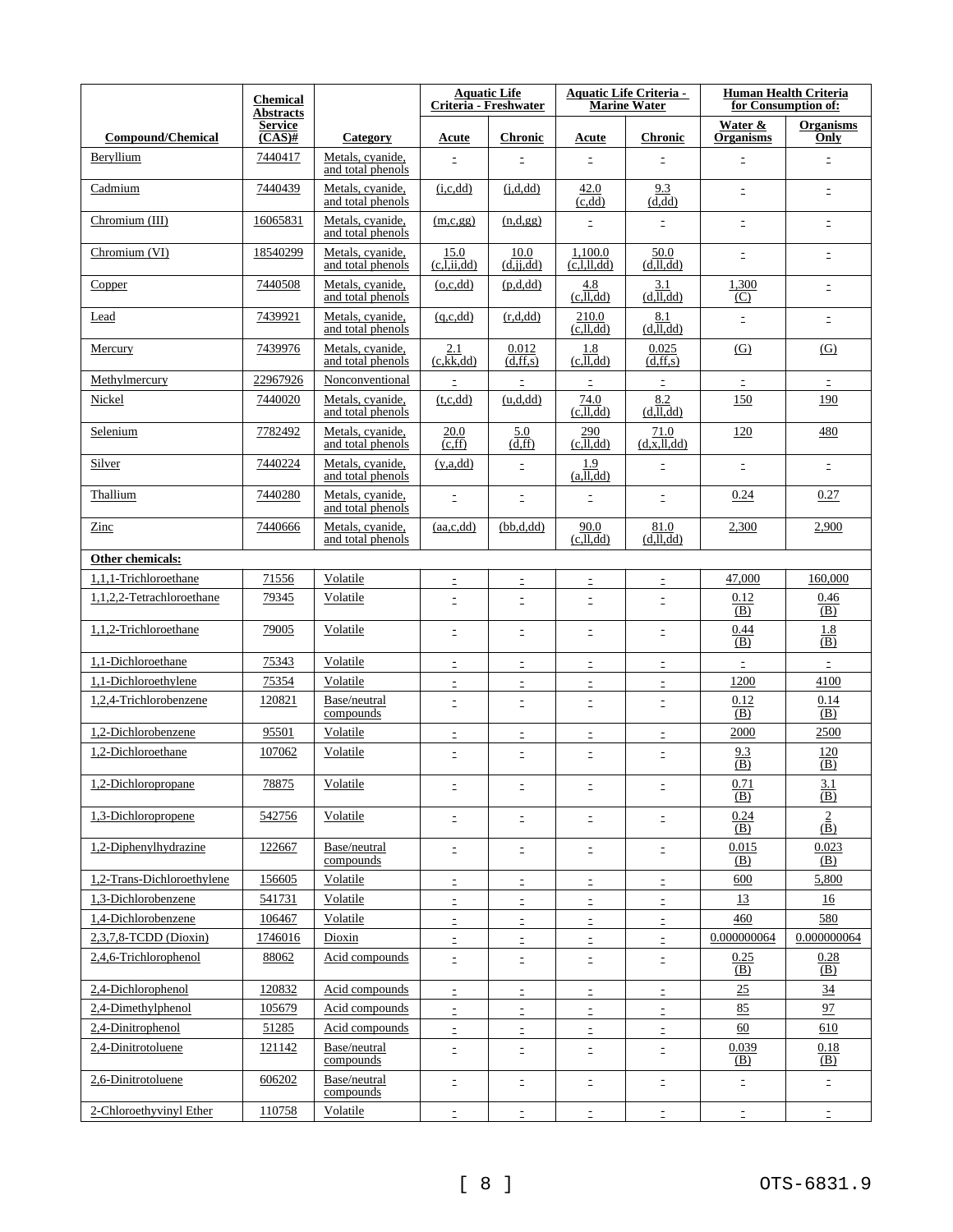|                                                      | <b>Chemical</b><br><b>Abstracts</b> |                           | <b>Aquatic Life</b><br>Criteria - Freshwater |                 | <b>Aquatic Life Criteria -</b><br><b>Marine Water</b> |                 | <b>Human Health Criteria</b><br>for Consumption of: |                           |
|------------------------------------------------------|-------------------------------------|---------------------------|----------------------------------------------|-----------------|-------------------------------------------------------|-----------------|-----------------------------------------------------|---------------------------|
| <b>Compound/Chemical</b>                             | <b>Service</b><br>$(CAS)$ #         | Category                  | Acute                                        | <b>Chronic</b>  | Acute                                                 | <b>Chronic</b>  | Water &<br><b>Organisms</b>                         | <b>Organisms</b><br>Only  |
| 2-Chloronaphthalene                                  | 91587                               | Base/neutral<br>compounds | $\equiv$                                     | Ξ               | ÷.                                                    | Ξ               | 170                                                 | 180                       |
| 2-Chlorophenol                                       | 95578                               | Acid compounds            | $\equiv$                                     | $\mathbb{D}$    | $\mathbb{D}$                                          | Ė,              | 15                                                  | 17                        |
| 2-Methyl-4,6-Dinitrophenol<br>(4,6-dinitro-o-cresol) | 534521                              | Acid compounds            | $\equiv$                                     | $\equiv$        | $\equiv$                                              | $\equiv$        | 7.1                                                 | 25                        |
| 2-Nitrophenol                                        | 88755                               | Acid compounds            | $\equiv$                                     | $\equiv$        | $\equiv$                                              | $\equiv$        | $\bar{\Xi}$                                         | È.                        |
| 3,3'-Dichlorobenzidine                               | 91941                               | Base/neutral<br>compounds | $\equiv$                                     | $\equiv$        | $\equiv$                                              | $\equiv$        | 0.0031<br>(B)                                       | 0.0033<br>(B)             |
| 3-Methyl-4-Chlorophenol<br>(parachlorometa cresol)   | 59507                               | Acid compounds            | $\equiv$                                     | $\bar{\Xi}$     | $\mathbb{E}$                                          | $\equiv$        | $\frac{36}{5}$                                      | 36                        |
| $4,4'$ -DDD                                          | 72548                               | Pesticides/PCBs           | $\equiv$                                     | Ξ               | $\equiv$                                              | $\equiv$        | 0.000036<br>(B)                                     | 0.000036<br>(B)           |
| 4,4'-DDE                                             | 72559                               | Pesticides/PCBs           | $\equiv$                                     | $\bar{\Xi}$     | $\bar{\Xi}$                                           | $\equiv$        | 0.000051<br>(B)                                     | 0.000051<br>(B)           |
| $4,4'-DDT$                                           | 50293                               | Pesticides/PCBs           | $\equiv$                                     | $\equiv$        | $\equiv$                                              | Ė,              | 0.000025<br>(B)                                     | 0.000025<br>(B)           |
| 4.4'-DDT(and metabolites)                            |                                     | Pesticides/PCBs           | 1.1<br>(a)                                   | 0.001<br>(b)    | 0.13<br><u>(a)</u>                                    | 0.001<br>(b)    | $\bar{\Xi}$                                         | Ė.                        |
| 4-Bromophenyl<br>Phenyl Ether                        | 101553                              | Base/neutral<br>compounds | $\equiv$                                     | $\bar{\Xi}$     | $\bar{\Xi}$                                           | Ė.              | $\Xi$                                               | Ė.                        |
| 4-Chorophenyl Phenyl<br>Ether                        | 7005723                             | Base/neutral<br>compounds | $\equiv$                                     | $\equiv$        | $\mathbb{D}$                                          | $\equiv$        | $\mathbb{D}$                                        | Ė,                        |
| 4-Nitrophenol                                        | 100027                              | Acid compounds            | Ė,                                           | $\mathbb{D}$    | $\mathbb{D}$                                          | Ė,              | $\bar{\Xi}$                                         | $\equiv$                  |
| Acenaphthene                                         | 83329                               | Base/neutral<br>compounds | $\equiv$                                     | $\bar{z}$       | $\mathbb{D}$                                          | $\equiv$        | 110                                                 | 110                       |
| Acenaphthylene                                       | 208968                              | Base/neutral<br>compounds | $\equiv$                                     | Ξ               | $\bar{z}$                                             | $\equiv$        | $\bar{\Xi}$                                         | Ė.                        |
| Acrolein                                             | 107028                              | Volatile                  | Ξ                                            | $\bar{z}$       | $\bar{\Xi}$                                           | $\equiv$        | 1.0                                                 | 1.1                       |
| Acrylonitrile                                        | 107131                              | Volatile                  | $\equiv$                                     | $\bar{z}$       | $\bar{z}$                                             | $\equiv$        | 0.019<br>(B)                                        | 0.028<br>(B)              |
| Aldrin                                               | 309002                              | Pesticides/PCBs           | 2.5<br>(a,e)                                 | 0.0019<br>(b,e) | 0.71<br>(a,e)                                         | 0.0019<br>(b,e) | 0.0000057<br>(B)                                    | 0.0000058<br>(B)          |
| alpha-BHC                                            | 319846                              | Pesticides/PCBs           | $\equiv$                                     | $\bar{z}$       | $\equiv$                                              | $\equiv$        | 0.0005<br>(B)                                       | 0.00056<br>(B)            |
| alpha-Endosulfan                                     | 959988                              | Pesticides/PCBs           | $\equiv$                                     | $\equiv$        | $\bar{z}$                                             | $\equiv$        | 9.7                                                 | 10                        |
| Anthracene                                           | 120127                              | Base/neutral<br>compounds | Ė                                            | $\equiv$        | $\equiv$                                              | Ė,              | 3,100                                               | 4,600                     |
| Benzene                                              | 71432                               | Volatile                  | Ξ                                            | $\equiv$        | $\bar{=}$                                             | Ė,              | 0.44<br>(B)                                         | 1.6<br>(B)                |
| Benzidine                                            | 92875                               | Base/neutral<br>compounds | Ė,                                           | $\Xi$           | $\Xi$                                                 | Ė,              | 0.00002<br>(B)                                      | 0.000023<br>(B)           |
| Benzo(a) Anthracene                                  | 56553                               | Base/neutral<br>compounds | $\equiv$                                     | Ξ               | $\mathbb{D}$                                          | ÷,              | 0.014<br>(B)                                        | 0.021<br>(B)              |
| Benzo(a) Pyrene                                      | 50328                               | Base/neutral<br>compounds | $\equiv$                                     | $\mathbb{D}$    | $\mathbb{D}$                                          | $\equiv$        | 0.0014<br>(B)                                       | 0.0021<br>(B)             |
| Benzo(b) Fluoranthene                                | 205992                              | Base/neutral<br>compounds | $\equiv$                                     | $\equiv$        | $\equiv$                                              | Ė,              | 0.014<br>(B)                                        | 0.021<br>(B)              |
| Benzo(ghi) Perylene                                  | 191242                              | Base/neutral<br>compounds | $\equiv$                                     | $\mathbb{D}$    | $\mathbb{D}$                                          | Ė,              | $\Xi$                                               | $\mathbb{D}^{\mathbb{C}}$ |
| Benzo(k) Fluoranthene                                | 207089                              | Base/neutral<br>compounds | $\equiv$                                     | Ė,              | ÷.                                                    | Ė.              | 0.014<br>(B)                                        | 0.21<br>(B)               |
| beta-BHC                                             | 319857                              | Pesticides/PCBs           | $\equiv$                                     | Ξ               | $\bar{\Xi}$                                           | Ė,              | 0.0018<br>(B)                                       | 0.002<br>(B)              |
| beta-Endosulfan                                      | 33213659                            | Pesticides/PCBs           | Ė,                                           | $\Xi^-$         | $\mathbb{D}$                                          | Ė,              | 9.7                                                 | 10                        |
| Bis(2-Chloroethoxy)<br>Methane                       | 111911                              | Base/neutral<br>compounds | $\equiv$                                     | $\Xi$           | $\mathbb{Z}^+$                                        | Ė,              | $\Xi$                                               | $\Xi^-$                   |
| Bis(2-Chloroethyl) Ether                             | 111444                              | Base/neutral<br>compounds | $\equiv$                                     | Ė,              | ÷,                                                    | Ė,              | 0.02<br><u>(B)</u>                                  | 0.06<br>(B)               |
| Bis(2-Chloroisopropyl)<br>Ether                      | 39638329                            | Base/neutral<br>compounds | $\bar{z}$                                    | $\mathbb{D}$    | $\mathbb{D}$                                          | Ė.              | $\mathbb{E}$                                        | Ė.                        |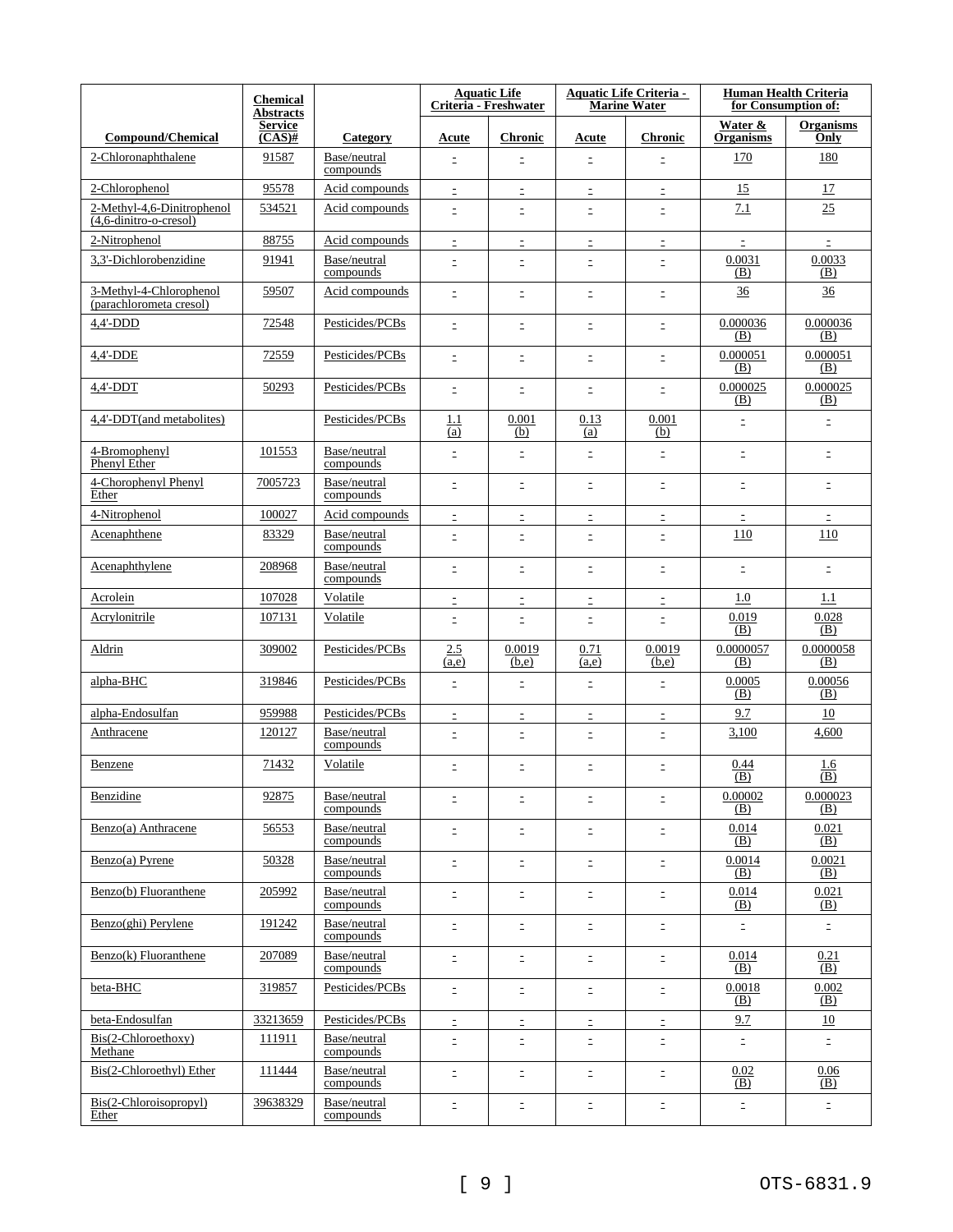|                                               | <b>Chemical</b><br><b>Abstracts</b> |                                       |                | <b>Aquatic Life</b><br>Criteria - Freshwater |                     | <b>Aquatic Life Criteria -</b><br><b>Marine Water</b> |                             | <b>Human Health Criteria</b><br>for Consumption of: |
|-----------------------------------------------|-------------------------------------|---------------------------------------|----------------|----------------------------------------------|---------------------|-------------------------------------------------------|-----------------------------|-----------------------------------------------------|
| <b>Compound/Chemical</b>                      | <b>Service</b><br>$(CAS)$ #         | Category                              | Acute          | <b>Chronic</b>                               | Acute               | <b>Chronic</b>                                        | Water &<br><b>Organisms</b> | <b>Organisms</b><br>Only                            |
| Bis(2-Ethylhexyl) Phthalate                   | 117817                              | Base/neutral<br>compounds             | $\equiv$       | $\bar{z}$                                    | Ξ                   | $\equiv$                                              | 0.23<br>(B)                 | 0.25<br>(B)                                         |
| <b>Bromoform</b>                              | 75252                               | Volatile                              | $\equiv$       | $\mathbb{E}$                                 | $\equiv$            | $\bar{\Xi}$                                           | 5.8<br>(B)                  | 27<br>$\overline{(\overline{B})}$                   |
| <b>Butylbenzyl Phthalate</b>                  | 85687                               | Base/neutral<br>compounds             | $\equiv$       | $\equiv$                                     | $\equiv$            | $\equiv$                                              | 0.56<br>(B)                 | 0.58<br>(B)                                         |
| Carbon Tetrachloride                          | 56235                               | Volatile                              | Ξ              | $\bar{z}$                                    | $\equiv$            | $\equiv$                                              | 0.2<br>(B)                  | 0.35<br>(B)                                         |
| Chlordane                                     | 57749                               | Pesticides/PCBs                       | 2.4<br>(a)     | 0.0043<br>(b)                                | 0.09<br>(a)         | 0.004<br>(b)                                          | 0.000093<br>(B)             | 0.000093<br>(B)                                     |
| Chlorobenzene                                 | 108907                              | Volatile                              | $\equiv$       | $\equiv$                                     | $\bar{=}$           | Ė,                                                    | 380                         | 890                                                 |
| Chlorodibromomethane                          | 124481                              | Volatile                              | $\equiv$       | $\equiv$                                     | $\equiv$            | $\equiv$                                              | 0.65<br>(B)                 | $\overline{3}$<br>$\overline{(\overline{B})}$       |
| Chloroethane                                  | 75003                               | Volatile                              | Ξ              | $\bar{z}$                                    | $\equiv$            | Ė,                                                    | $\bar{\Xi}$                 | $\bar{\Xi}$                                         |
| Chloroform                                    | 67663                               | Volatile                              | $\equiv$       | $\equiv$                                     | $\equiv$            | $\equiv$                                              | 260                         | 1200                                                |
| Chrysene                                      | 218019                              | Base/neutral<br>compounds             | E              | $\equiv$                                     | $\equiv$            | $\equiv$                                              | 1.4<br>(B)                  | 2.1<br>$\overline{(B)}$                             |
| Cyanide                                       | 57125                               | Metals, cyanide,<br>and total phenols | 22.0<br>(c,ee) | 5.2<br>(d,ee)                                | 1.0<br>(c, mm, ee)  | (d, mm, ee)                                           | 19<br>(D)                   | 270<br>(D)                                          |
| delta-BHC                                     | 319868                              | Pesticides/PCBs                       | Ė              | $\equiv$                                     | Ė,                  | Ė,                                                    | $\bar{\Xi}$                 | $\equiv$                                            |
| $Dibenzo(a,h)$ Anthracene                     | 53703                               | Base/neutral<br>compounds             | E              | $\equiv$                                     | Ė                   | $\equiv$                                              | 0.0014<br>(B)               | 0.0021<br>(B)                                       |
| Dichlorobromomethane                          | 75274                               | Volatile                              | Ξ              | $\equiv$                                     | $\bar{=}$           | $\bar{z}$                                             | 0.77<br>(B)                 | 3.6<br>(B)                                          |
| Dieldrin                                      | 60571                               | Pesticides/PCBs                       | 2.5<br>(a,e)   | 0.0019<br>(b,e)                              | 0.71<br>(a,e)       | 0.0019<br>(b,e)                                       | 0.0000061<br>(B)            | 0.0000061<br>(B)                                    |
| Diethyl Phthalate                             | 84662                               | Base/neutral<br>compounds             | $\equiv$       | $\equiv$                                     | Ė,                  | $\equiv$                                              | 4,200                       | 5,000                                               |
| Dimethyl Phthalate                            | 131113                              | Base/neutral<br>compounds             | $\equiv$       | $\bar{z}$                                    | $\bar{z}$           | Ė.                                                    | 92,000                      | 130,000                                             |
| Di-n-Butyl Phthalate                          | 84742                               | Base/neutral<br>compounds             | $\bar{z}$      | $\equiv$                                     | $\equiv$            | $\bar{\Xi}$                                           | 450                         | 510                                                 |
| Di-n-Octyl Phthalate                          | 117840                              | Base/neutral<br>compounds             | $\equiv$       | Ė,                                           | $\equiv$            | $\equiv$                                              | $\mathbb{D}$                | $\mathbb{D}$                                        |
| Endosulfan                                    |                                     | Pesticides/PCBs                       | 0.22<br>(a)    | 0.056<br>(b)                                 | 0.034<br><u>(a)</u> | 0.0087<br>(b)                                         | $\equiv$                    | Ė.                                                  |
| Endosulfan Sulfate                            | 1031078                             | Pesticides/PCBs                       |                |                                              |                     |                                                       | 9.7                         | 10                                                  |
| Endrin                                        | 72208                               | Pesticides/PCBs                       | 0.18<br>(a)    | 0.0023<br>(b)                                | 0.037<br>(a)        | 0.0023<br>(b)                                         | 0.034                       | 0.035                                               |
| Endrin Aldehyde                               | 7421934                             | Pesticides/PCBs                       | $\equiv$       | Ė,                                           | $\mathbb{Z}^+$      | Ė,                                                    | 0.034                       | 0.035                                               |
| Ethylbenzene                                  | 100414                              | Volatile                              | Ė,             | Ė,                                           | Ė,                  | Ė,                                                    | 200                         | 270                                                 |
| Fluoranthene                                  | 206440                              | Base/neutral<br>compounds             | $\equiv$       | $\equiv$                                     | $\Xi$               | $\mathbb{E}^{\mathbb{I}}$                             | <u>16</u>                   | 16                                                  |
| Fluorene                                      | 86737                               | Base/neutral<br>compounds             | Ξ              | $\Xi^-$                                      | $\mathbb{D}$        | Ė,                                                    | 420                         | 610                                                 |
| Hexachlorocyclohexane<br>(gamma-BHC; Lindane) | 58899                               | Pesticides/PCBs                       | 2.0<br>(a)     | $0.08\,$<br>(b)                              | 0.16<br>(a)         | $\equiv$                                              | 15                          | 17                                                  |
| Heptachlor                                    | 76448                               | Pesticides/PCBs                       | 0.52<br>(a)    | 0.0038<br><u>(b)</u>                         | 0.053<br><u>(a)</u> | 0.0036<br><u>(b)</u>                                  | 0.0000099<br>(B)            | 0.00001<br>(B)                                      |
| <b>Heptachlor Epoxide</b>                     | 1024573                             | Pesticides/PCBs                       | Ė.             | ÷.                                           | $\mathbb{D}$        | Ė.                                                    | 0.0000074<br>(B)            | 0.0000074<br>(B)                                    |
| Hexachlorobenzene                             | 118741                              | Base/neutral<br>compounds             | $\equiv$       | Ė.                                           | Ė,                  | Ė.                                                    | 0.000051<br>(B)             | 0.000052<br>(B)                                     |
| Hexachlorobutadiene                           | 87683                               | Base/neutral<br>compounds             | $\equiv$       | $\equiv$                                     | $\Xi$               | ÷.                                                    | 0.69<br>(B)                 | <u>4.1</u><br>(B)                                   |
| Hexachlorocyclopentadiene                     | 77474                               | Base/neutral<br>compounds             | $\equiv$       | E.                                           | ÷.                  | Ė.                                                    | 150                         | 630                                                 |
| Hexachloroethane                              | 67721                               | Base/neutral<br>compounds             | $\equiv$       | $\Xi$                                        | $\mathbb{D}$        | Ė,                                                    | 0.11<br>(B)                 | 0.13<br>(B)                                         |
| $Indeno(1,2,3-cd) Pyrene$                     | 193395                              | Base/neutral<br>compounds             | Ė,             | $\Xi^-$                                      | $\Xi^-$             | $\Xi^-$                                               | 0.014<br><u>(B)</u>         | 0.021<br>(B)                                        |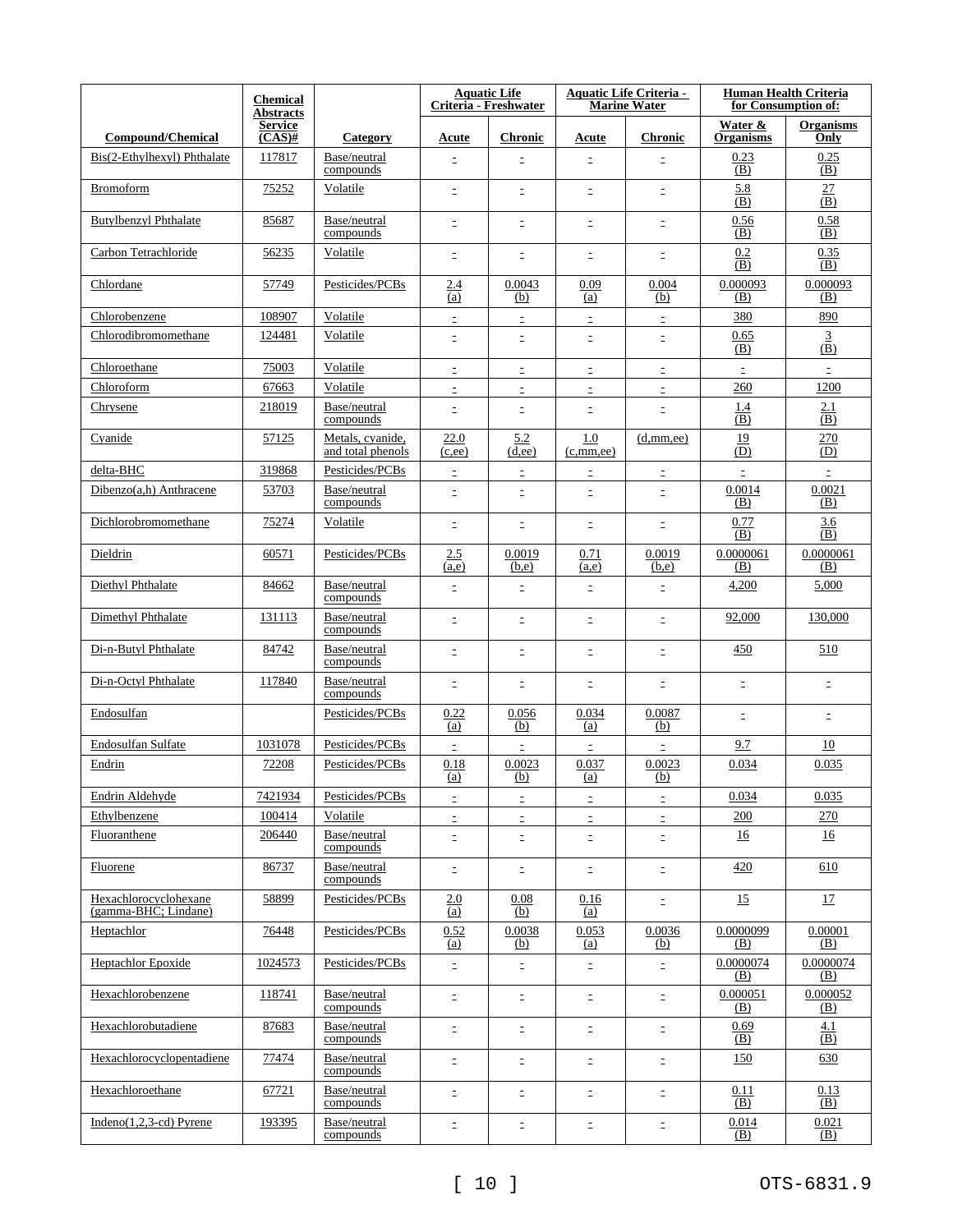|                                     | <b>Chemical</b><br><b>Abstracts</b> |                                                    |                | <b>Aquatic Life</b><br>Criteria - Freshwater |                | <b>Aquatic Life Criteria -</b><br><b>Marine Water</b> |                             | <b>Human Health Criteria</b><br>for Consumption of: |
|-------------------------------------|-------------------------------------|----------------------------------------------------|----------------|----------------------------------------------|----------------|-------------------------------------------------------|-----------------------------|-----------------------------------------------------|
| <b>Compound/Chemical</b>            | <b>Service</b><br>$(CAS)$ #         | Category                                           | Acute          | <b>Chronic</b>                               | Acute          | <b>Chronic</b>                                        | Water &<br><b>Organisms</b> | <b>Organisms</b><br>Only                            |
| Isophorone                          | 78591                               | Base/neutral<br>compounds                          | $\equiv$       | $\equiv$                                     | $\equiv$       | $\equiv$                                              | $\frac{27}{(B)}$            | 110<br>$\overline{(B)}$                             |
| Methyl Bromide                      | 74839                               | Volatile                                           | $\equiv$       | $\bar{\Xi}$                                  | $\bar{\Xi}$    | $\Xi$                                                 | 520                         | 2,400                                               |
| Methyl Chloride                     | 74873                               | Volatile                                           | Ė              | $\equiv$                                     | $\equiv$       | Ė,                                                    | $\equiv$                    | $\bar{\Xi}$                                         |
| Methylene Chloride                  | 75092                               | Volatile                                           | $\equiv$       | $\equiv$                                     | Ė              | $\equiv$                                              | 16<br>(B)                   | 250<br>(B)                                          |
| Napthalene                          | 91203                               | Base/neutral<br>compounds                          | $\equiv$       | Ξ                                            | $\equiv$       | $\equiv$                                              | $\Xi$                       | $\mathbb{E}$                                        |
| Nitrobenzene                        | 98953                               | Base/neutral<br>compounds                          | $\equiv$       | $\equiv$                                     | Ė,             | Ė,                                                    | 55                          | 320                                                 |
| N-Nitrosodimethylamine              | 62759                               | Base/neutral<br>compounds                          | Ė,             | $\bar{z}$                                    | Ė,             | $\mathbb{E}$                                          | 0.00065<br>(B)              | 0.34<br>(B)                                         |
| N-Nitrosodi-n-Propylamine           | 621647                              | Base/neutral<br>compounds                          | $\equiv$       | $\Xi$                                        | $\Xi$          | Ė.                                                    | 0.0044<br>(B)               | 0.058<br>(B)                                        |
| N-Nitrosodiphenylamine              | 86306                               | Base/neutral<br>compounds                          | $\equiv$       | $\equiv$                                     | $\equiv$       | $\equiv$                                              | 0.62<br>(B)                 | 0.69<br>(B)                                         |
| Pentachlorophenol (PCP)             | 87865                               | Acid compounds                                     | (w,c)          | (v,d)                                        | 13.0<br>(c)    | 7.9<br>(d)                                            | 0.046<br>(B)                | 0.1<br>(B)                                          |
| Phenanthrene                        | 85018                               | Base/neutral<br>compounds                          | $\equiv$       | $\bar{\Xi}$                                  | $\equiv$       | Ė.                                                    | $\mathbb{E}$                | Ė,                                                  |
| Phenol                              | 108952                              | Acid compounds                                     | $\equiv$       | $\equiv$                                     | $\equiv$       | $\bar{z}$                                             | 18,000                      | 200,000                                             |
| Polychlorinated Biphenyls<br>(PCBs) |                                     | Pesticides/PCBs                                    | 2.0<br>(b)     | 0.014<br>(b)                                 | 10.0<br>(b)    | 0.030<br>(b)                                          | 0.00017<br>(E)              | 0.00017<br>(E)                                      |
| <b>Pyrene</b>                       | 129000                              | Base/neutral<br>compounds                          | $\equiv$       | $\bar{\Xi}$                                  | $\bar{\Xi}$    | È.                                                    | 310                         | 460                                                 |
| Tetrachloroethylene                 | 127184                              | Volatile                                           | $\equiv$       | Ξ                                            | $\equiv$       | Ė.                                                    | 4.9<br>(B)                  | 7.1<br>(B)                                          |
| Toluene                             | 108883                              | Volatile                                           | $\equiv$       | $\Xi$                                        | $\mathbb{E}$   | Ė.                                                    | 180                         | 410                                                 |
| Toxaphene                           | 8001352                             | Pesticides/PCBs                                    | 0.73<br>(c,z)  | 0.0002<br>(d)                                | 0.21<br>(c,z)  | 0.0002<br>(d)                                         | 0.000032<br>(B)             | 0.000032<br>(B)                                     |
| Trichloroethylene                   | 79016                               | Volatile                                           | $\equiv$       | $\equiv$                                     | $\equiv$       | Ė.                                                    | 0.38<br>(B)                 | 0.86<br>(B)                                         |
| Vinyl Chloride                      | 75014                               | Volatile                                           | $\equiv$       | $\mathbb{E}$                                 | $\equiv$       | Ė,                                                    | 0.02<br>(B, F)              | 0.26<br>(B, F)                                      |
| Ammonia (hh)                        |                                     | Nonconventional                                    | (f,c)          | (g,d)                                        | 0.233<br>(h,c) | 0.035<br>(h,d)                                        | $\bar{\Xi}$                 | $\bar{\Xi}$                                         |
| Chloride (dissolved) (k)            |                                     | Nonconventional                                    | 860.0<br>(h,c) | 230.0<br>(h,d)                               | Ė,             | $\equiv$                                              | $\Xi$                       | Ė,                                                  |
| Chlorine (total residual)           |                                     | Nonconventional                                    | 19.0<br>(c)    | 11.0<br>(d)                                  | 13.0<br>(c)    | 7.5<br>(d)                                            | $\equiv$                    |                                                     |
| Chlorpyrifos                        |                                     | Toxic pollutants<br>and<br>hazardous<br>substances | 0.083<br>(c)   | 0.041<br>(d)                                 | 0.011<br>(c)   | 0.0056<br>(d)                                         | $\Xi^-$                     | ÷.                                                  |
| Parathion                           |                                     | Toxic pollutants<br>and<br>hazardous<br>substances | 0.065<br>(c)   | 0.013<br>(d)                                 | Ė,             | $\equiv$                                              | $\equiv$                    | $\Xi^-$                                             |

Footnotes for aquatic life criteria in Table 240:

a. An instantaneous concentration not to be exceeded at any time.

b. A 24-hour average not to be exceeded.

c. A 1-hour average concentration not to be exceeded more than once every three years on the average.

d. A 4-day average concentration not to be exceeded more than once every three years on the average.

e. Aldrin is metabolically converted to Dieldrin. Therefore, the sum of the Aldrin and Dieldrin concentrations are compared with the Dieldrin criteria.

f. Shall not exceed the numerical value in total ammonia nitrogen (mg N/L) given by:

For salmonids present:

\n
$$
\begin{array}{c|c}\n & 0.275 \\
\hline\n 1 + 10^{7.204-pH} \\
\end{array}\n + \frac{39.0}{1 + 10^{pH-7.204}}\n \quad\n \text{For salmonids absent:}\n \quad\n \begin{array}{c|c}\n & 0.411 \\
\hline\n 1 + 10^{7.204-pH} \\
\end{array}\n + \frac{58.4}{1 + 10^{pH-7.204}}\n \quad\n \text{Thus, the total number of times in the right, the number of times in the right, the number of times in the right, the number of times in the right, the number of times in the right, the number of times in the right, the number of times in the right, the number of times in the right, the number of times in the right, the number of times in the right, the number of times in the right, the number of times in the right, the number of times in the right, the number of times in the right, the number of times in the right, the number of times in the right, the number of times in the right, the number of times in the right, the number of times in the right, the number of times in the right, the number of times in the right, the number of times in the right, the number of times in the right, the number of times in the right, the number of times in the right, the number of times in the right, the number of times in the right, the number of times in the right, the number of times in the right, the number of times in the right, the number of times in the right, the number of times in the right, the number of times in the right, the number of times in the right, the number of times in the right, the number of times in the right, the number of times in the right, the number of times in the right, the number of times in the right, the number of times in the right, the number of times in the right, the number of times in the right, the number of times in the right, the number of times in the right, the number of times in the right, the number of times in the right, the number of times in the right, the number of times in the right, the number of times in the right, the number of times in the right, the number of times in the right, the number of times in the right, the number of times in the right, the number of times in the right, the number of times in the right, the number of times in the right, the number of times in the right, the number of times in the right, the number of times in the right, the number of times in the right, the number of times in the right, the number of times in the right, the number of times in the right, the number of times in the right, the number of times in the right, the number of times in the right, the number of times in the right, the number of times in the right, the number of times in the right, the number of times in the right, the number of times in the right, the number of times in the right, the number of
$$

g. Shall not exceed the numerical concentration calculated as follows:

Unionized ammonia concentration for waters where salmonid habitat is an existing or designated use: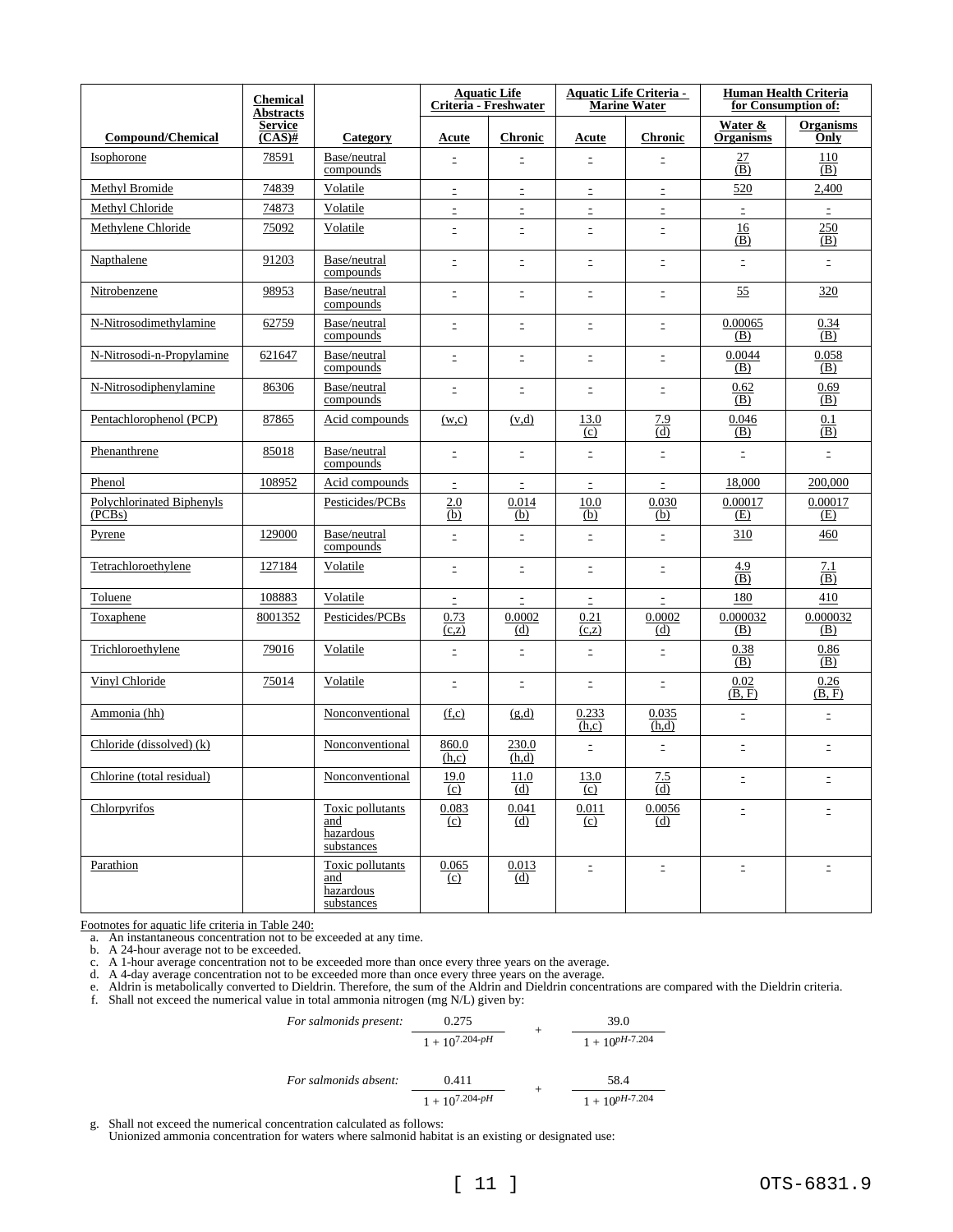$$
0.80 \div (\text{FT})(\text{FPH})(\text{RATIO})
$$
\nwhere: 
$$
\text{RATIO} = 13.5; 7.7 \leq pH \leq 9
$$
\n
$$
\text{RATIO} = (20.25 \times 10^{(7.7-pH)}) \div (1 + 10^{(7.4-pH)}); 6.5 \leq pH \leq 7.7
$$
\n
$$
\text{FT} = 1.4; 15 \leq T \leq 30
$$
\n
$$
\text{FT} = 10^{(0.03(20-T)!}; 0 \leq T \leq 15
$$
\n
$$
\text{FPH} = 1; 8 \leq pH \leq 9
$$
\n
$$
\text{FPH} = (1 + 10^{(7.4-pH)}) \div 1.25; 6.5 \leq pH \leq 8.0
$$

Total ammonia concentrations for waters where salmonid habitat is not an existing or designated use and other fish early life stages are absent:

Chronic Criterion = 
$$
\left(\frac{0.0577}{1 + 10^{7.688 - pH}} + \frac{2.487}{1 + 10^{pH - 7.688}}\right) \times \left(1.45 \times 10^{0.028(25-A)}\right)
$$
  
where: A = the greater of either T (temperature in degrees Celsius)

or 7.

Applied as a thirty-day average concentration of total ammonia nitrogen (in mg N/L) not to be exceeded more than once every three years on average. The highest four-day average within the thirty-day period should not exceed 2.5 times the chronic criterion.

Total ammonia concentration for waters where salmonid habitat is not an existing or designated use and other fish early life stages are present:

Chronic Criterion = 
$$
\left(\frac{0.0577}{1 + 10^{7.688 - pH}} + \frac{2.487}{1 + 10^{pH - 7.688}}\right) \times B
$$

where: B  $=$  the lower of either 2.85, or 1.45 x 10<sup>0.028 x (25-T)</sup>. T = temperature in degrees Celsius.

Applied as a thirty-day average concentration of total ammonia nitrogen (in mg N/L) not to be exceeded more than once every three years on the average. The highest four-day average within the thirty-day period should not exceed 2.5 times the chronic criterion.

- h. Measured in milligrams per liter rather than micrograms per liter.
- i.  $≤$  (0.944)(e(1.128[In(hardness)]-3.828)) at hardness = 100. Conversion factor (CF) of 0.944 is hardness dependent. CF is calculated for other hardnesses as follows: CF = 1.136672 - [(ln hardness)(0.041838)].
- $j. \leq (0.909)(e(0.7852[\text{In}(\text{hardness})]-3.490))$  at hardness = 100. Conversions factor (CF) of 0.909 is hardness dependent. CF is calculated for other hardnesses as follows: CF = 1.101672 - [(ln hardness)(0.041838)].
- k. Criterion based on dissolved chloride in association with sodium. This criterion probably will not be adequately protective when the chloride is associated with potassium, calcium, or magnesium, rather than sodium.
- l. Salinity dependent effects. At low salinity the 1-hour average may not be sufficiently protective.
- $m. \leq (0.316)(e^{(0.8190[ln(hardness)] + 3.688)})$
- n.  $\leq (0.860)(e^{(0.8190[ \ln(hardness)] + 1.561)})$
- o.  $\leq (0.960)(e^{(0.9422[ln(hardness)] 1.464)})$
- p.  $\leq (0.960)(e^{(0.8545[ln(hardness)] 1.465)})$
- 
- $q. \leq (0.791)(e^{(1.273[ In (hardness)] 1.460)})$  at hardness = 100. Conversion factor (CF) of 0.791 is hardness dependent. CF is calculated for other hardnesses as follows: CF = 1.46203 - [(ln hardness)(0.145712)].
- r.  $\leq (0.791)(e^{(1.273[In(hardness)] 4.705)})$  at hardness = 100. Conversion factor (CF) of 0.791 is hardness dependent. CF is calculated for other hardnesses as follows:  $CF = 1.46203 - [(ln hardness)(0.145712)].$
- s. If the four-day average chronic concentration is exceeded more than once in a three-year period, the edible portion of the consumed species should be analyzed. Said edible tissue concentrations shall not be allowed to exceed 1.0 mg/kg of methylmercury.
- t.  $\leq (0.998)(e^{(0.8460[ln(hardness)] + 3.3612)})$ u.  $\leq (0.997)(e^{(0.8460[\ln(hardness)] + 1.1645)})$
- 
- v.  $\leq e^{[1.005(pH) 5.290]}$
- w.  $\leq e^{[1.005(pH) 4.830]}$
- x. The status of the fish community should be monitored whenever the concentration of selenium exceeds 5.0 ug/ l in salt water.
- $y. \leq (0.85)(e^{(1.72[\ln(hardness)] 6.52)})$
- z. Channel Catfish may be more acutely sensitive.
- aa.  $\leq (0.978)(e^{(0.8473[\ln(\text{hardness})]+0.8604)})$
- bb.  $\leq (0.986)(e^{(0.8473[\ln(hardness)] + 0.7614)})$
- cc. Nonlethal effects (growth, C-14 uptake, and chlorophyll production) to diatoms (*Thalassiosira aestivalis* and *Skeletonema costatum*) which are common to Washington's waters have been noted at levels below the established criteria. The importance of these effects to the diatom populations and the aquatic system is sufficiently in question to persuade the state to adopt the USEPA National Criteria value (36 µg/L) as the state threshold criteria, however, wherever practical the ambient concentrations should not be allowed to exceed a chronic marine concentration of 21 µg/L.
- dd. These ambient criteria in the table are for the dissolved fraction. The cyanide criteria are based on the weak acid dissociable method. The metals criteria may not be used to calculate total recoverable effluent limits unless the seasonal partitioning of the dissolved to total metals in the ambient water are known. When this information is absent, these metals criteria shall be applied as total recoverable values, determined by back-calculation, using the conversion factors incorporated in the criterion equations. Metals criteria may be adjusted on a site-specific basis when data are made available to the department clearly demonstrating the effective use of the water effects ratio approach established by USEPA, as generally guided by the procedures in USEPA Water Quality Standards Handbook, December 1983, as supplemented or replaced by USEPA or ecology. Information which is used to develop effluent limits based on applying metals partitioning studies or the water effects ratio approach shall be identified in the permit fact sheet developed pursuant to WAC 173-220-060 or 173-226-110, as appropriate, and shall be made available for the public comment period required pursuant to WAC 173-220-050 or 173-226-130(3), as appropriate. Ecology has developed supplemental guidance for conducting water effect ratio studies. ee. The criteria for cyanide is based on the weak acid dissociable method in the 19th Ed. Standard Methods for the Examination of Water and Wastewater,
- 4500-CN I, and as revised (see footnote dd, above).
- ff. These criteria are based on the total-recoverable fraction of the metal.
- gg. Where methods to measure trivalent chromium are unavailable, these criteria are to be represented by total-recoverable chromium.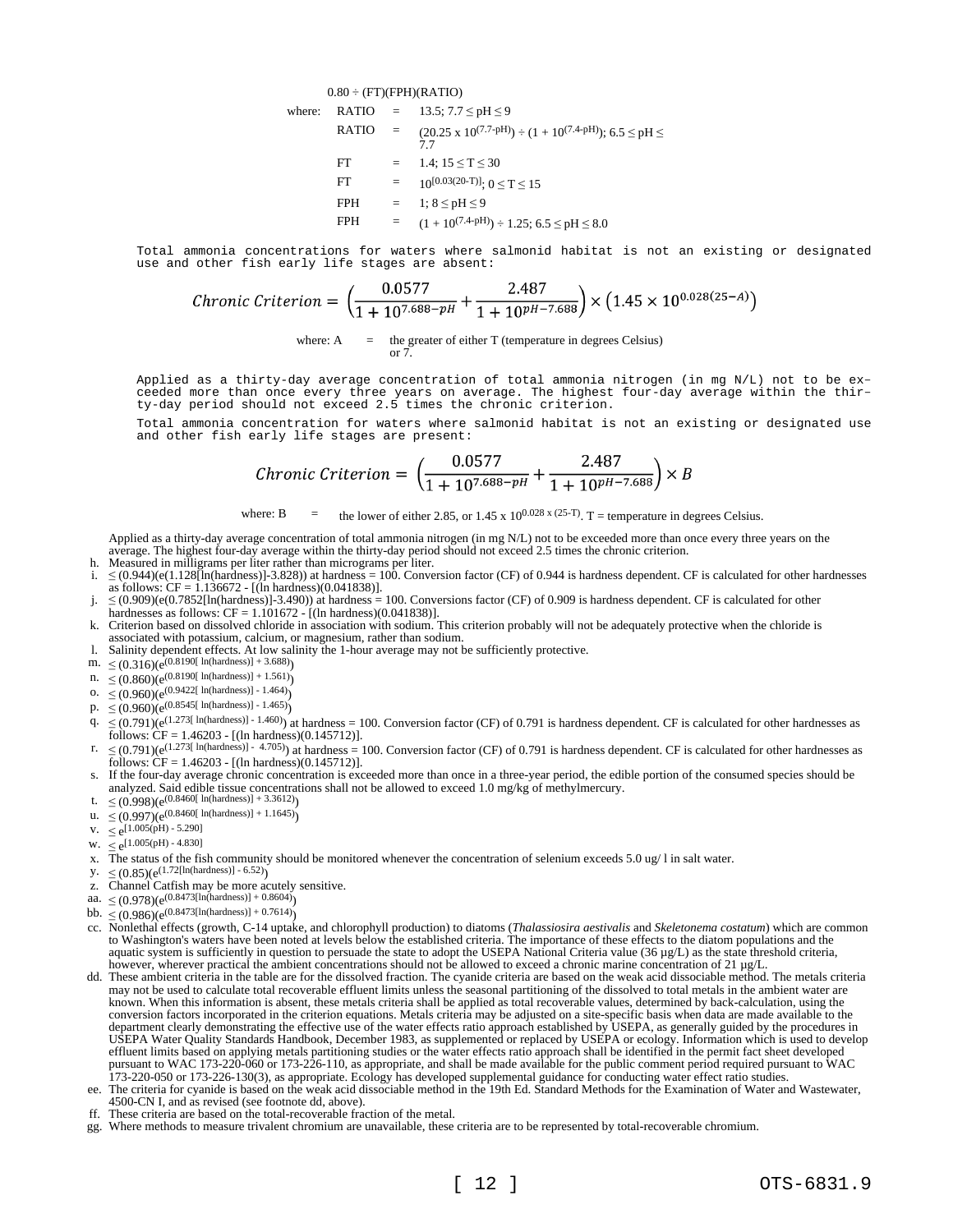- hh. The listed fresh water criteria are based on un-ionized or total ammonia concentrations, while those for marine water are based on un-ionized ammonia concentrations. Tables for the conversion of total ammonia to un-ionized ammonia for freshwater can be found in the USEPA's Quality Criteria for Water, 1986. Criteria concentrations based on total ammonia for marine water can be found in USEPA Ambient Water Quality Criteria for Ammonia (Saltwater)-1989, EPA440/5-88-004, April 1989.
- The conversion factor used to calculate the dissolved metal concentration was 0.982.
- The conversion factor used to calculate the dissolved metal concentration was 0.962.
- Kk. The conversion factor used to calculate the dissolved metal concentration was 0.85.
- ll. Marine conversion factors (CF) which were used for calculating dissolved metals concentrations are given below. Conversion factors are applicable to both acute and chronic criteria for all metals except mercury. The CF for mercury was applied to the acute criterion only and is not applicable to the chronic criterion. Conversion factors are already incorporated into the criteria in the table. Dissolved criterion = criterion x CF

| Metal         | CF    |
|---------------|-------|
| Arsenic       | 1.000 |
| Cadmium       | 0.994 |
| Chromium (VI) | 0.993 |
| Copper        | 0.83  |
| Lead          | 0.951 |
| Mercury       | 0.85  |
| Nickel        | 0.990 |
| Selenium      | 0.998 |
| Silver        | 0.85  |
| Zinc          | 0.946 |

mm. The cyanide criteria are: 2.8µg/l chronic and 9.1µg/l acute and are applicable only to waters which are east of a line from Point Roberts to Lawrence Point, to Green Point to Deception Pass; and south from Deception Pass and of a line from Partridge Point to Point Wilson. The chronic criterion applicable to the remainder of the marine waters is  $l \mu g/L$ .

(((4) USEPA Quality Criteria for Water, 1986, as revised, shall be used in the use and interpretation of the values listed in subsection (3) of this section.

(5) Concentrations of toxic, and other substances with toxic propensities not listed in subsection (3) of this section shall be determined in consideration of USEPA Quality Criteria for Water, 1986, and as revised, and other relevant information as appropriate. Human health-based water quality criteria used by the state are contained in 40 C.F.R. 131.36 (known as the National Toxics Rule).

(6) Risk-based criteria for carcinogenic substances shall be selected such that the upper-bound excess cancer risk is less than or equal to one in one million.))

Footnotes for human health criteria in Table 240:

- A. This criterion for total arsenic is the maximum contaminant level (MCL) developed under the Safe Drinking Water Act. The MCL for total arsenic is applied to surface waters where consumption of organisms-only and where consumption of water + organisms reflect the designated uses. When the department determines that a direct or indirect industrial discharge to surface waters designated for domestic water supply may be adding arsenic to its wastewater, the department will require the discharger to develop and implement a pollution prevention plan to reduce arsenic through the use of AKART. Industrial wastewater discharges to a privately or publicly owned wastewater treatment facility are considered indirect discharges.
- $\underline{B}$ . This criterion was calculated based on an additional lifetime cancer risk of one-in-one-million (1 x 10<sup>-6</sup> risk level).
- This criterion is based on a regulatory level developed under the Safe Drinking Water Act.
- D. This recommended water quality criterion is expressed as total cyanide, even though the integrated risk information system RfD used to derive the criterion is based on free cyanide. The multiple forms of cyanide that are present in ambient water have significant differences in toxicity due to their differing abilities to liberate the CN-moiety. Some complex cyanides require even more extreme conditions than refluxing with sulfuric acid to liberate the CN-moiety. Thus, these complex cyanides are expected to have little or no "bioavailability" to humans. If a substantial fraction of the cyanide present in a water body is present in a complexed form (e.g., Fe4[Fe(CN)6]3), this criterion may be overly conservative.
- E. This criterion applies to total PCBs, (e.g., the sum of all congener or all isomer or homolog or Aroclor analyses). The PCBs criteria were calculated using a chemical-specific risk level of  $4 \times 10^{-5}$ . Because that calculation resulted in a higher (less protective) concentration than the current criterion concentration  $(40 \tilde{C}$ .F.R. 131.36) the state made a chemical-specific decision to stay at the current criterion concentration.

This criterion was derived using the cancer slope factor of 1.4 (linearized multistage model with a twofold increase to 1.4 per mg/kg-day to account for continuous lifetime exposure from birth).

G. The human health criteria for mercury are contained in 40 C.F.R. 131.36.

AMENDATORY SECTION (Amending WSR 11-09-090, filed 4/20/11, effective 5/21/11)

WAC 173-201A-420 Variance. (( $\text{+1}$ ) The criteria established in WAC 173-201A-200 through 173-201A-260 and 173-201A-600 through 173-201A-612 may be modified for individual facilities, or stretches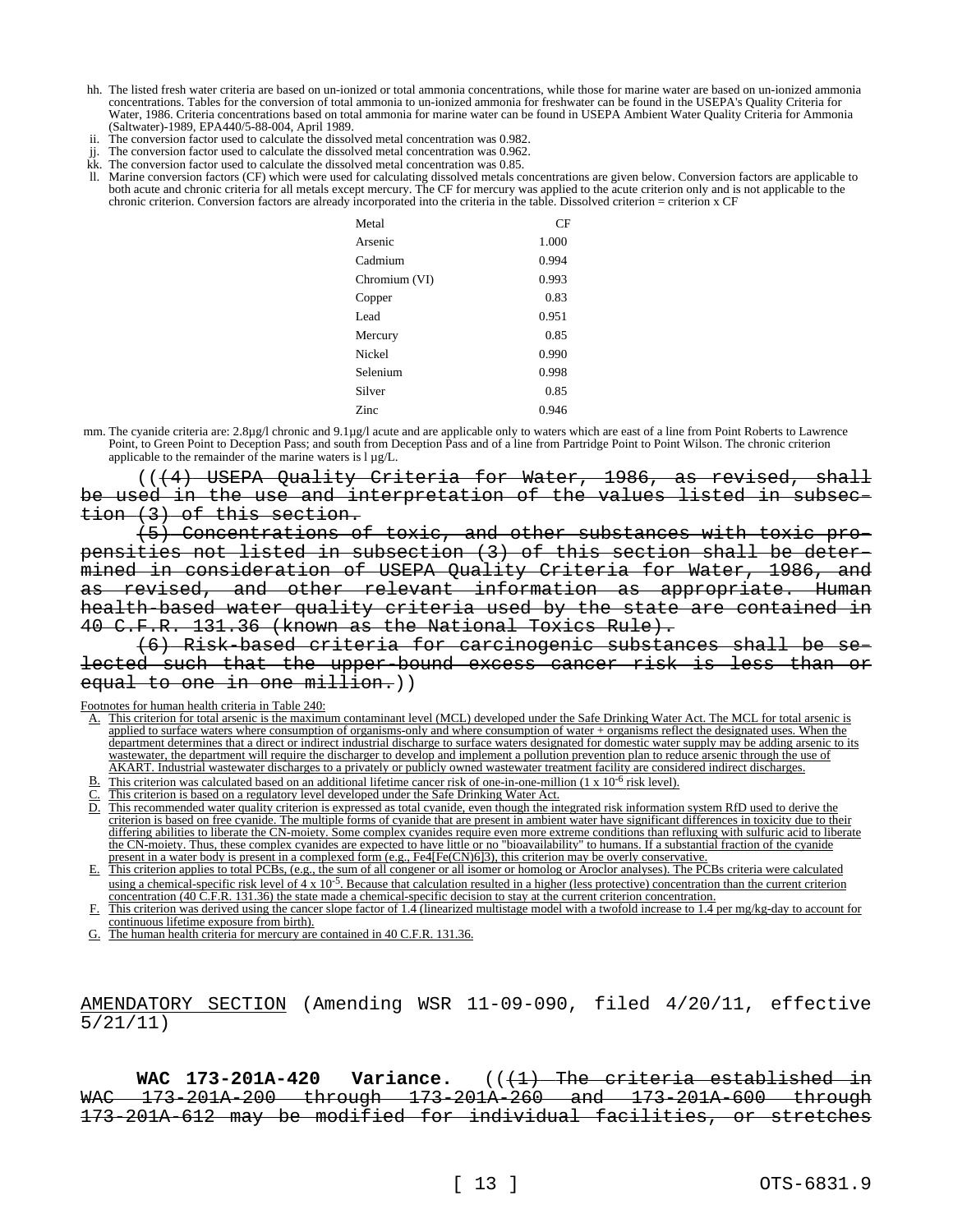of waters, through the use of a variance. Variances may be approved by the department when:

(a) The modification is consistent with the requirements of federal law (currently 40 C.F.R. 131.10(g) and  $131.10(h)$ ;

(b) The water body is assigned variances for specific criteria and all other applicable criteria must be met; and

(c) Reasonable progress is being made toward meeting the original criteria.

(2) The decision to approve a variance is subject to a public and intergovernmental involvement process.

(3) The department may issue a variance for up to five years, and may renew the variance after providing for another opportunity for public and intergovernmental involvement and review.

(4) Variances are not in effect until they have been incorporated into this chapter and approved by the USEPA.)) (1) **General provisions.**  Variances for individual facilities, a group of facilities, or stretches of waters may be issued for the criteria and designated uses established in WAC 173-201A-200 through 173-201A-260 and 173-201A-600 through 173-201A-612. The following conditions apply when considering issuance of a variance:

(a) A variance may be considered when the standards are expected to be attained by the end of the variance period or the attainable use cannot be reliably determined.

(b) The variance applies to specific parameters and all other applicable standards remain in effect for the water body.

(c) The modification must be consistent with the requirements of federal regulations (currently 40 C.F.R. 131.14).

(d) Reasonable progress must be made toward meeting the underlying standards during the variance period.

(e) A variance renewal may be considered if the renewal request meets the above conditions.

(2) **Types of variances.** Upon request or on its own initiative, the department will consider granting the following types of variances to existing water quality standards:

(a) An individual variance is a time-limited designated use and parameter-specific change to the standard(s) of the receiving water body for a specific discharger. The temporary standard(s) only apply at the point(s) of compliance for the individual facility.

(b) A multidischarger variance is a time-limited designated use and parameter-specific change to the standard(s) of any water body that receives discharges from a permitted facility defined within the scope of the multidischarger variance. Any permitted discharger that is defined within the scope of the variance may be covered under the variance that is granted by the department, provided all requirements of the variance for that discharger are met.

(c) A water body variance is a time-limited designated use and parameter-specific change to the standard(s) for a stretch of waters. Any discharger of the specific parameter that is defined within the geographic scope of the water body variance may be covered under the variance that is granted by the department, provided all requirements of the variance for that discharger are met.

(3) **Requirements.** Any entity initiating a variance request or applying for coverage for an individual, multidischarger, or water body variance must submit the following information to the department:

(a) The pollutant-specific criteria and designated use(s) proposed to be modified by the variance, and the proposed duration of the variance.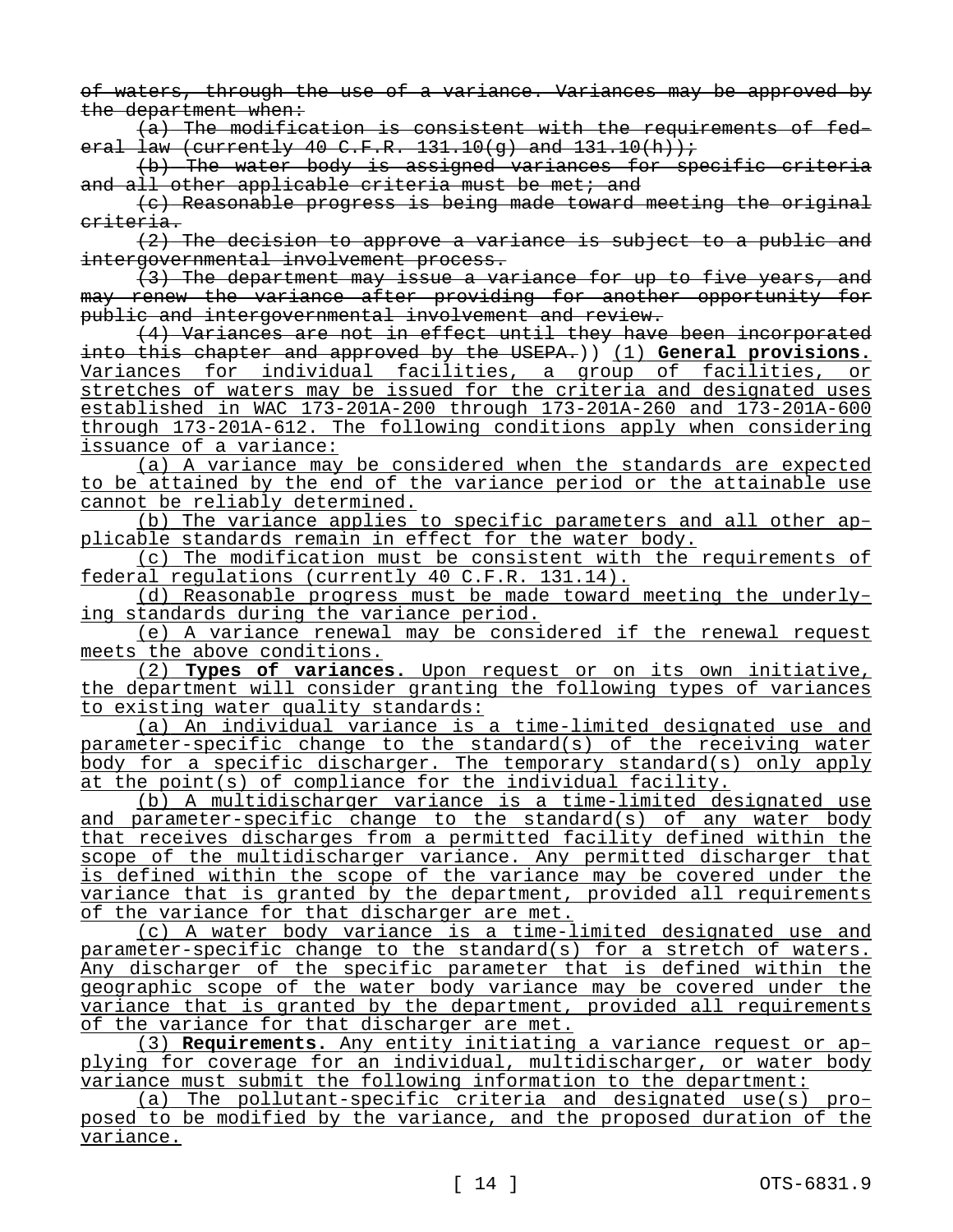(b) A demonstration that attaining the water quality standard for a specific pollutant is not feasible for the requested duration of the variance based on 40 C.F.R. 131.14.

(c) An evaluation of treatment or alternative actions that were considered to meet effluent limits based on the underlying water quality criteria, and a description of why these options are not technically, economically, or otherwise feasible.

(d) Sufficient water quality data and analyses to characterize receiving and discharge water pollutant concentrations.

(e) A description and schedule of actions that the discharger(s) proposes to ensure the underlying water quality standard(s) are met or the highest attainable use is attained within the variance period. Dischargers are also required to submit a schedule for development and implementation of a pollutant minimization plan for the subject pollutant(s).

(f) If the variance is for a water body or stretch of water, the following information must also be provided to the department:

(i) The results from a pollutant source assessment that quantifies the contribution of pollution from permitted sources and nonpermitted sources;

(ii) All cost-effective and reasonable best management practices for permitted sources that address the pollutant the variance is based upon; and

(iii) Best management practices for nonpermitted sources that meet the requirements of chapter 90.48 RCW.

(g) Any additional information the department deems necessary to evaluate the application.

(4) **Public review and notification.** The decision to grant a variance is a formal rule making subject to a public and intergovernmental involvement process.

(a) The department will provide notice of the proposed variance and consult with Indian tribes or other states that have jurisdiction over adjacent and downstream waters of the proposed variance.

(b) The department shall maintain and make publicly available a list of dischargers that are covered under the variances that are in effect.

(5) **Period during which the variance is in effect.** A variance is a time-limited designated use and criterion.

(a) Each variance will be granted for the minimum time estimated to meet the underlying standard(s) or, if during the period of the variance it is determined that a designated use cannot be attained, then a use attainability analysis (WAC 173-201A-440) will be initiated.

(b) The ability to apply a variance in permits or other actions may be terminated by the department as a result of a mandatory interim review.

(c) Variances are in effect after they have been incorporated into this chapter and approved by the USEPA.

(6) **Contents of a variance.** At a minimum a variance adopted into rule will include the following:

(a) The time period for which the variance is applicable.

(b) The geographic area or specific waters in which the variance is applicable.

(c) A description of the permitted and unpermitted dischargers covered by the variance.

(d) Identification of required actions and a schedule, including any measurable milestones, for all pollution sources (permitted and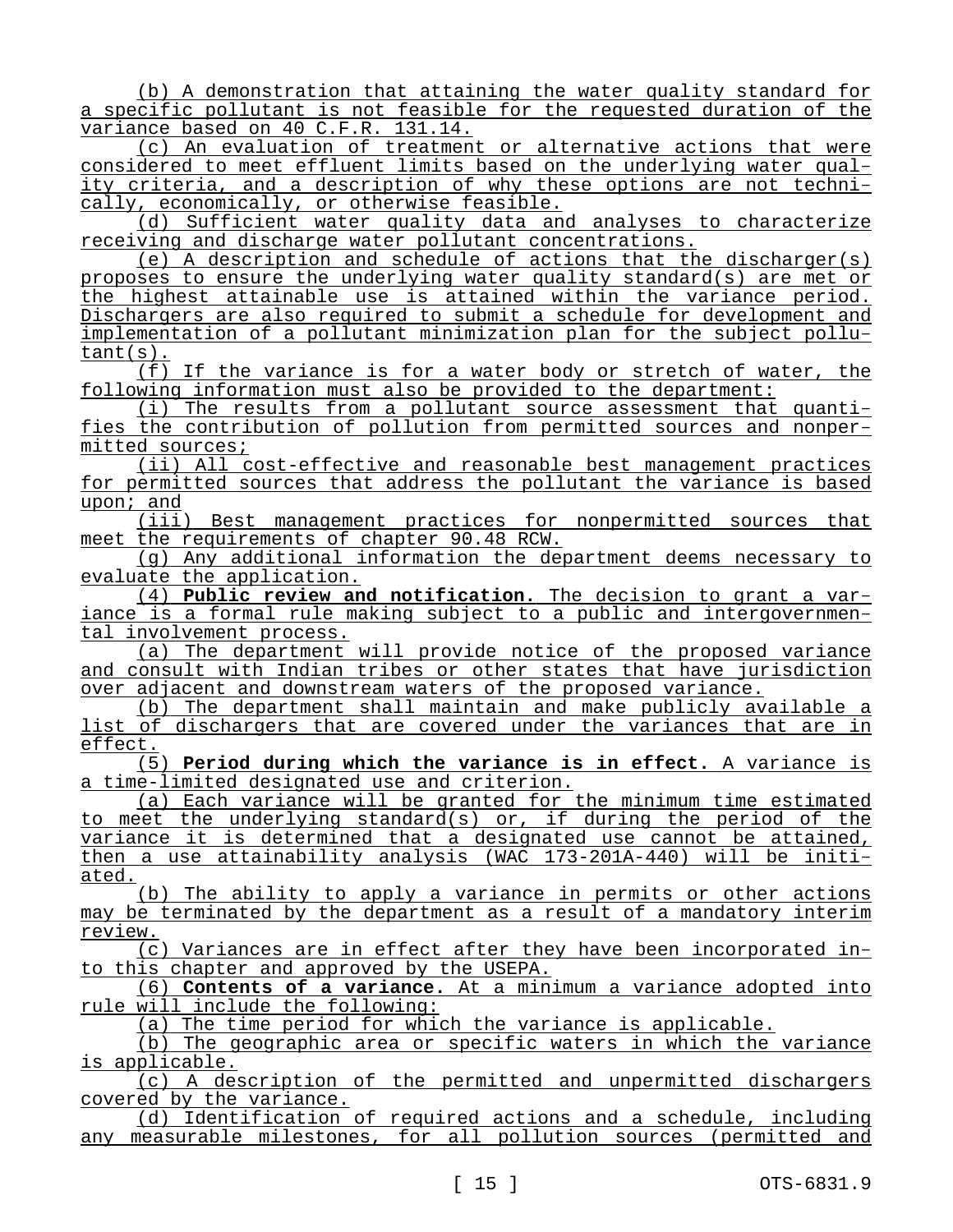unpermitted) subject to the variance. Dischargers are required to use adaptive management to fine-tune and update actions, schedules, and milestones in order to achieve the goals of the variance.

(e) A provision allowing the department to reopen and modify any permits and to revise BMP requirements for unpermitted dischargers as a result of the mandatory interim review of the variance (see subsection (8) of this section).

(7) **Variance permit conditions.** The department must establish and incorporate into NPDES permits all conditions necessary to implement and enforce an approved variance, including:

(a) Effluent limits that represent currently achieved or achievable effluent conditions, or effluent limits that are sufficient to meet the underlying water quality standard upon expiration of the variance;

(b) Monitoring and reporting requirements; and

(c) A provision allowing the department to reopen and modify the permits based on the mandatory interim review of the variance.

(8) **Mandatory interim review.** The department will conduct an interim review of each variance at least once every five years after the variance is adopted and approved to determine that conditions of the variance are being met and to evaluate whether the variance is still necessary.

(a) Review process for individual discharger and multidischarger variances:

(i) The review shall be coordinated with the public review process of the permit renewal if the variance is being implemented in a permit.

(ii) The review will be focused on the discharger's compliance with permit conditions that are required by the variance as well as an evaluation of whether the variance is still necessary.

(b) Review process for water body variances:

(i) Variances for stretches of waters will be reviewed in a public process conducted by the department every five years after the variance is adopted into this chapter and approved by the USEPA.

(ii) The review will evaluate whether the variance is still necessary, any new information on sources of the pollutant that indicates that reductions could be made that would allow water quality standards to be met in a shorter time frame, as well as any new information that indicates water quality improvements may require more time.

(c) A variance that applies to a permit will be shortened or terminated if the review determines that:

(i) The conditions and requirements of the variance and associated permit requirements have not been complied with unless reasons outside the control of the discharger prevented meeting any condition or requirement; or

(ii) Water quality standards could be met in a shorter time frame, based on new information submitted to the department.

## NEW SECTION

**WAC 173-201A-460 Intake credits.** (1) **General provisions.** The following provisions apply to the consideration of intake credits in determining reasonable potential and establishing water quality based effluent limits (WQBELs).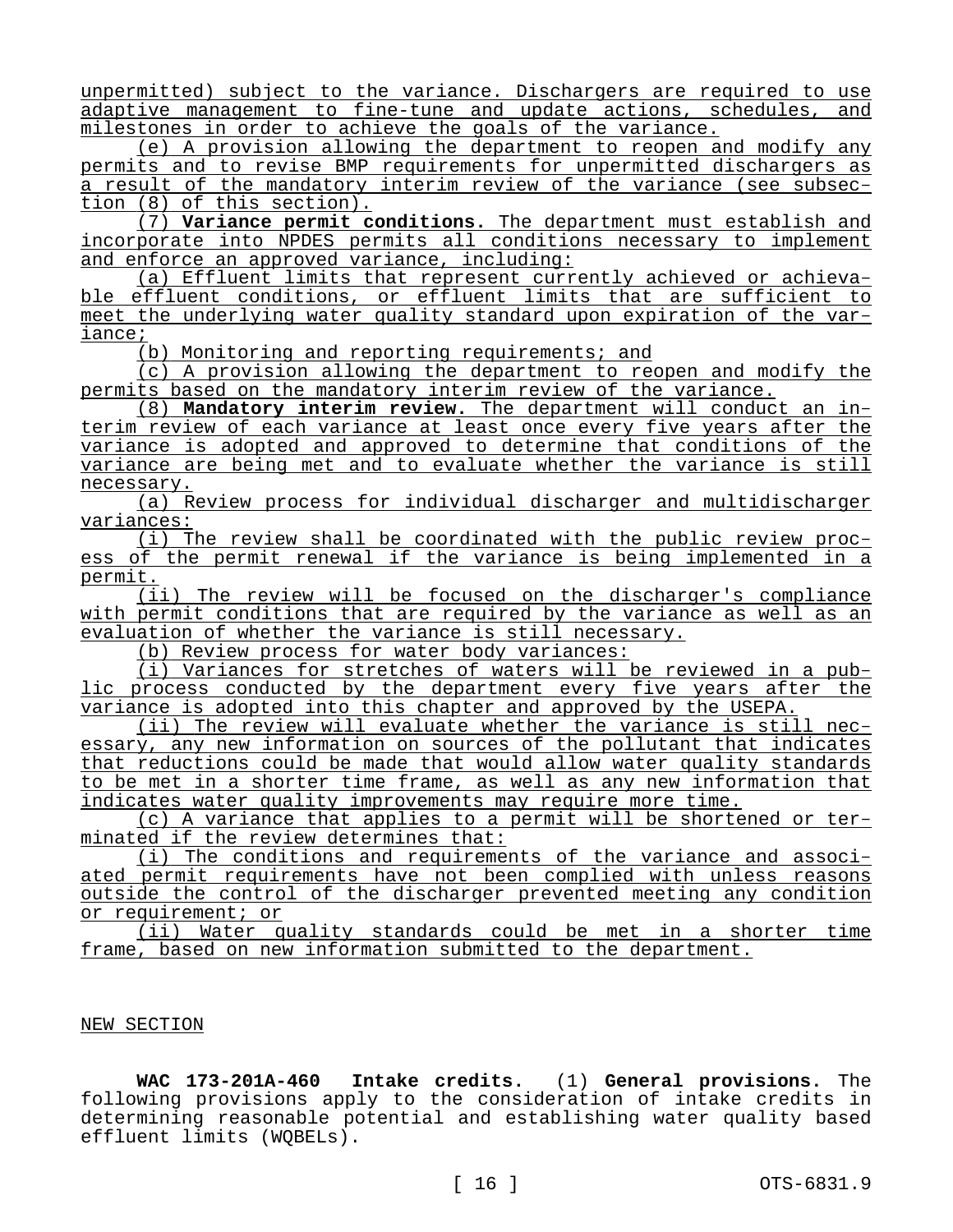(a) An "intake pollutant" is the amount of a pollutant that is present in waters of the state (including groundwater except as provided in (c) of this subsection) at the time water is removed from the same body of water by the discharger or other facility supplying the discharger with intake water.

(b) An intake pollutant must be from the "same body of water" as the discharge in order to be eligible for an intake credit. An intake pollutant is considered to be from the "same body of water" as the discharge if the department finds that the intake pollutant would have reached the vicinity of the outfall point in the receiving water within a reasonable period had it not been removed by the permittee. This finding will be established if a discharger demonstrates:

(i) The background concentration of the pollutant in the receiving water (excluding any amount of the pollutant in the facility's discharge) is similar to that in the intake water; and

(ii) There is a direct hydrological connection between the intake and discharge points.

(c) An intake pollutant in groundwater partially or entirely due to human activity is not eligible for use of an intake credit.

(d) Where intake water for a facility is provided by a municipal water supply system and the supplier provides treatment of the raw water that removes an intake water pollutant, the concentration of the intake water pollutant will be determined at the point where the water enters the water supplier's distribution system.

(e) Where a facility discharges intake pollutants from multiple sources that originate from the receiving water body and from other water bodies, the department may derive an effluent limit reflecting the flow-weighted amount of each source of the pollutant provided that conditions in subsection (3) of this section are met and adequate monitoring to determine compliance can be established and is included in the permit.

(f) The department may also consider other site-specific factors relevant to the transport and fate of the pollutant to make the finding in a particular case that a pollutant would or would not have reached the vicinity of the outfall point in the receiving water within a reasonable period had it not been removed by the permittee.

## (2) **Consideration of intake pollutants in reasonable potential determination.**

(a) The department may determine there is no reasonable potential for the discharge of an identified intake pollutant to cause or contribute to an exceedance of a narrative or numeric water quality criterion where a discharger demonstrates that all the following conditions are met:

(i) The facility removes the intake water containing the pollutant from the same body of water into which the discharge is made;

(ii) The facility does not alter the identified intake pollutant chemically or physically in a manner that would cause adverse water quality impacts to occur that would not occur if the pollutant had not been removed from the body of water;

(iii) The timing and location of the discharge would not cause adverse water quality impacts to occur that would not occur if the identified intake pollutant had not been removed from the body of water;

(iv) The facility does not increase the identified intake pollutant concentration at the edge of the mixing zone, or at the point of discharge if a mixing zone is not allowed, as compared to the pollutant concentration in the intake water, unless the increased concen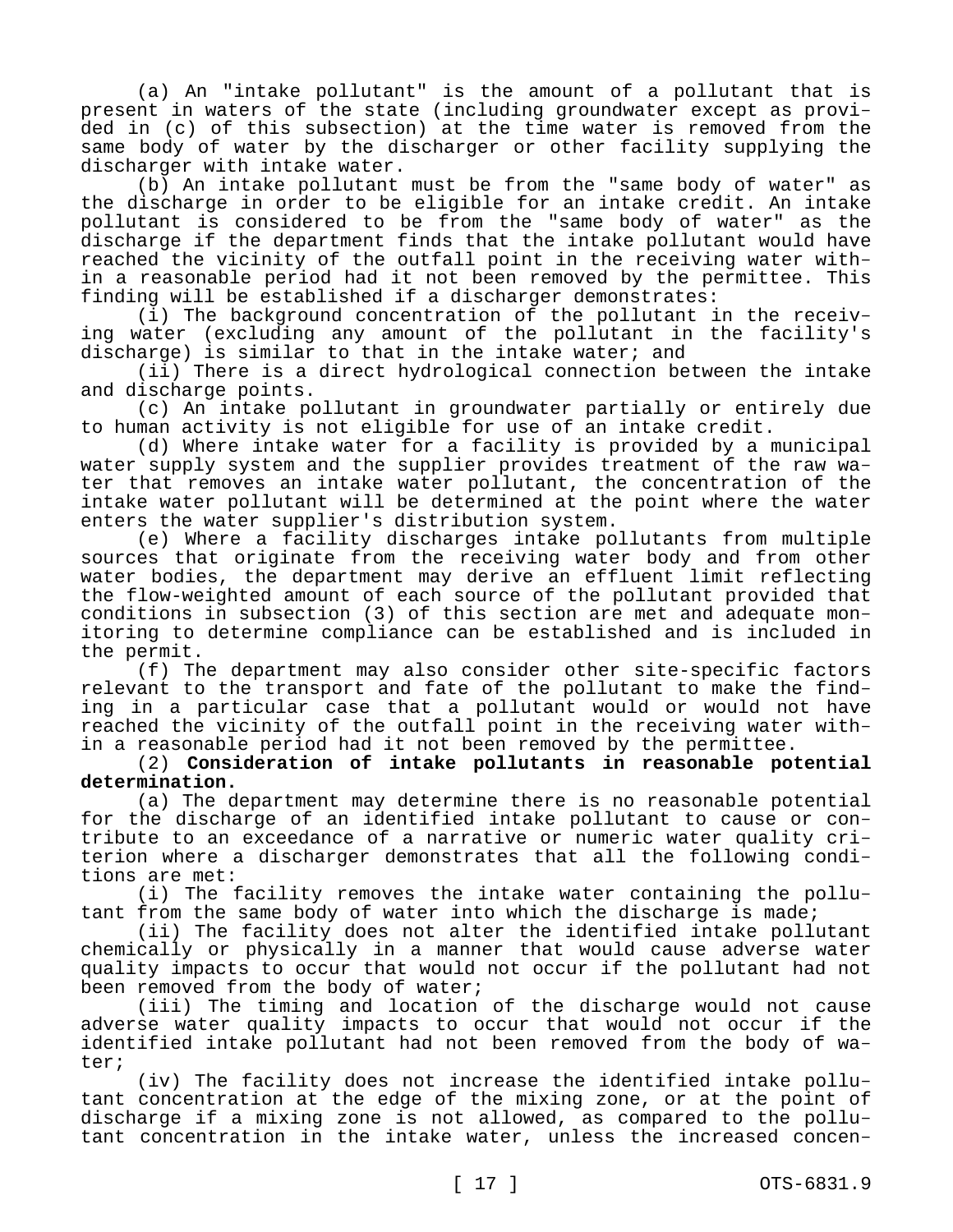tration does not cause or contribute to an excursion above an applicable water quality standard; and

(v) The facility does not contribute any additional mass of the identified intake pollutant to its wastewater.

(b) Upon a finding under (a) of this subsection that an intake pollutant in the discharge does not cause, have the reasonable potential to cause, or contribute to an exceedance of an applicable water quality standard, the department is not required to include a water quality-based effluent limit for the identified intake pollutant in the facility's permit.

(3) **Consideration of intake pollutants in establishing water quality based effluent limits.**

(a) This subsection applies only when the ambient background concentration of the intake pollutant does not meet the most stringent applicable water quality criterion for that pollutant;

(b) The requirements of subsection  $(2)(a)(i)$  and  $(iv)$  also apply to this subsection.

(c) A discharger may add mass of the pollutant to its waste stream if an equal or greater mass is removed prior to discharge, so there is no net addition of the pollutant in the discharge compared to the intake water.

(d) Where the conditions of this subsection are met, the department may establish effluent limits using an intake credit. The facility's permit must specify how compliance with the limits will be assessed.

## AMENDATORY SECTION (Amending WSR 03-14-129, filed 7/1/03, effective 8/1/03)

**WAC 173-201A-510 Means of implementation.** (1) **Permitting.** The primary means to be used for controlling municipal, commercial, and industrial waste discharges shall be through the issuance of waste discharge permits, as provided for in RCW 90.48.160, 90.48.162, and 90.48.260. Waste discharge permits, whether issued pursuant to the National Pollutant Discharge Elimination System or otherwise, must be conditioned so the discharges authorized will meet the water quality standards. No waste discharge permit can be issued that causes or contributes to a violation of water quality criteria, except as provided for in this chapter.

(a) Persons discharging wastes in compliance with the terms and conditions of permits are not subject to civil and criminal penalties on the basis that the discharge violates water quality standards.

(b) Permits must be modified by the department when it is determined that the discharge causes or contributes to a violation of water quality standards. Major modification of permits is subject to review in the same manner as the originally issued permits.

(2) **Miscellaneous waste discharge or water quality effect sources.** The director shall, through the issuance of regulatory permits, directives, and orders, as are appropriate, control miscellaneous waste discharges and water quality effect sources not covered by subsection (1) of this section.

## (3) **Nonpoint source and storm water pollution.**

(a) Activities which generate nonpoint source pollution shall be conducted so as to comply with the water quality standards. The pri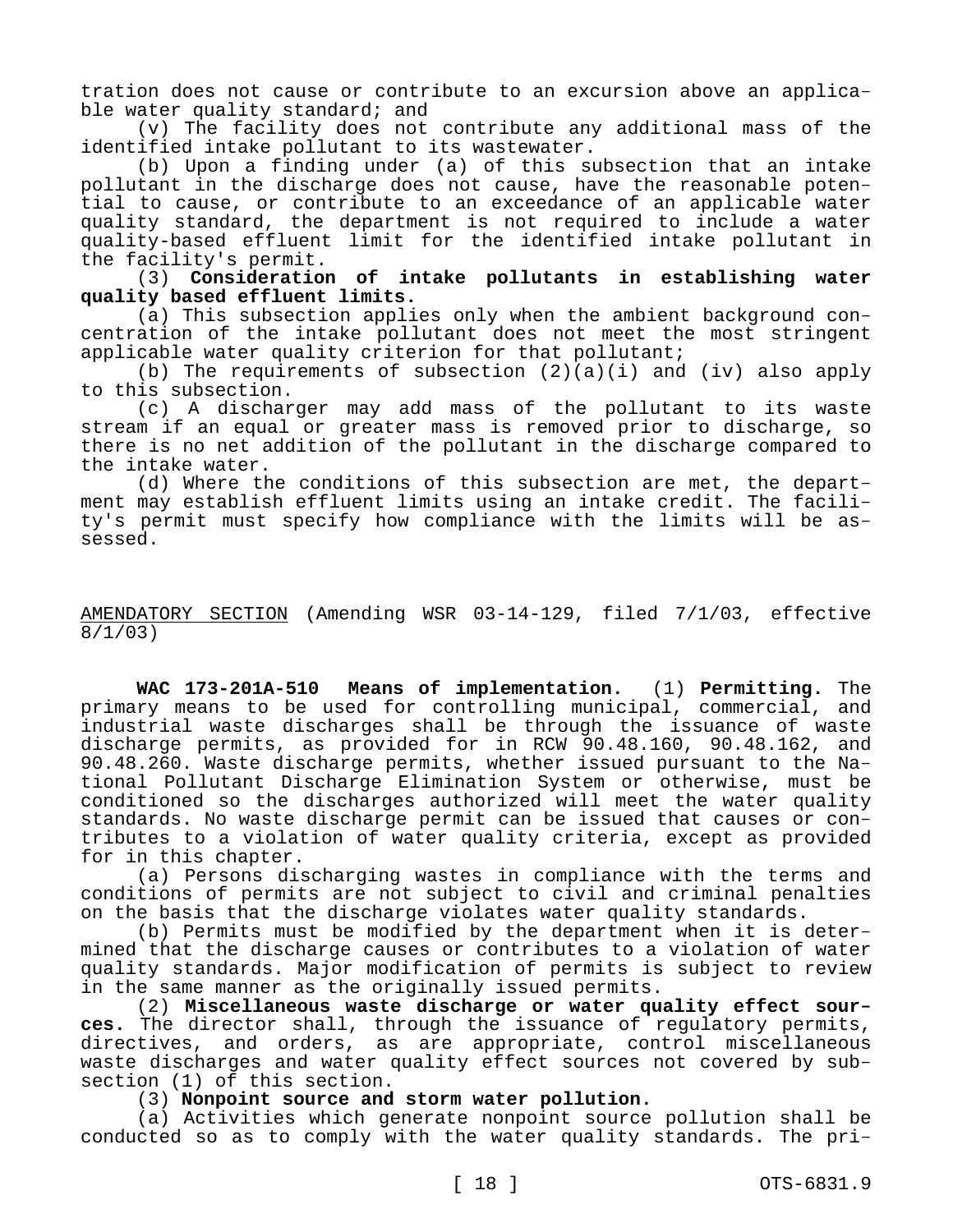mary means to be used for requiring compliance with the standards shall be through best management practices required in waste discharge permits, rules, orders, and directives issued by the department for activities which generate nonpoint source pollution.

(b) Best management practices shall be applied so that when all appropriate combinations of individual best management practices are utilized, violation of water quality criteria shall be prevented. If a discharger is applying all best management practices appropriate or required by the department and a violation of water quality criteria occurs, the discharger shall modify existing practices or apply further water pollution control measures, selected or approved by the department, to achieve compliance with water quality criteria. Best management practices established in permits, orders, rules, or directives of the department shall be reviewed and modified, as appropriate, so as to achieve compliance with water quality criteria.

(c) Activities which contribute to nonpoint source pollution shall be conducted utilizing best management practices to prevent violation of water quality criteria. When applicable best management practices are not being implemented, the department may conclude individual activities are causing pollution in violation of RCW 90.48.080. In these situations, the department may pursue orders, directives, permits, or civil or criminal sanctions to gain compliance with the standards.

(d) Activities which cause pollution of storm water shall be conducted so as to comply with the water quality standards. The primary means to be used for requiring compliance with the standards shall be through best management practices required in waste discharge permits, rules, orders, and directives issued by the department for activities which generate storm water pollution. The consideration and control procedures in (b) and (c) of this subsection apply to the control of pollutants in storm water.

(4) **General allowance for compliance schedules.**

(a) Permits( $(\tau)$ ) and orders( $(\tau)$  and directives of)) issued by the department for existing discharges may include a schedule for achieving compliance with effluent limits and water quality ((eriteria contained in this chapter)) standards that apply to:

(i) Aquatic life uses; and

(ii) Uses other than aquatic life.

((Such)) (b) Schedules of compliance shall be developed to ensure final compliance with all water quality-based effluent limits ( $(i + h + h)$ shortest practicable time. Decisions regarding)) and the water quality standards as soon as possible. The department will decide whether to issue schedules of compliance ((will be made)) on a case-by-case basis ((by the department)). Schedules of compliance may not be issued for new discharges. Examples of schedules of compliance that may be issued ((to allow for)) include:

(i) Construction of necessary treatment capability;

(ii) Implementation of necessary best management practices;

(iii) Implementation of additional storm water best management practices for discharges determined not to meet water quality ((erite- $\overline{\text{ria}}$ ) standards following implementation of an initial set of best management practices; and

(iv) Completion of necessary water quality studies( $\overline{(i + or (v) + res-1)}$ olution of a pending water quality standards' issue through rule-making action)) related to implementation of permit requirements to meet effluent limits.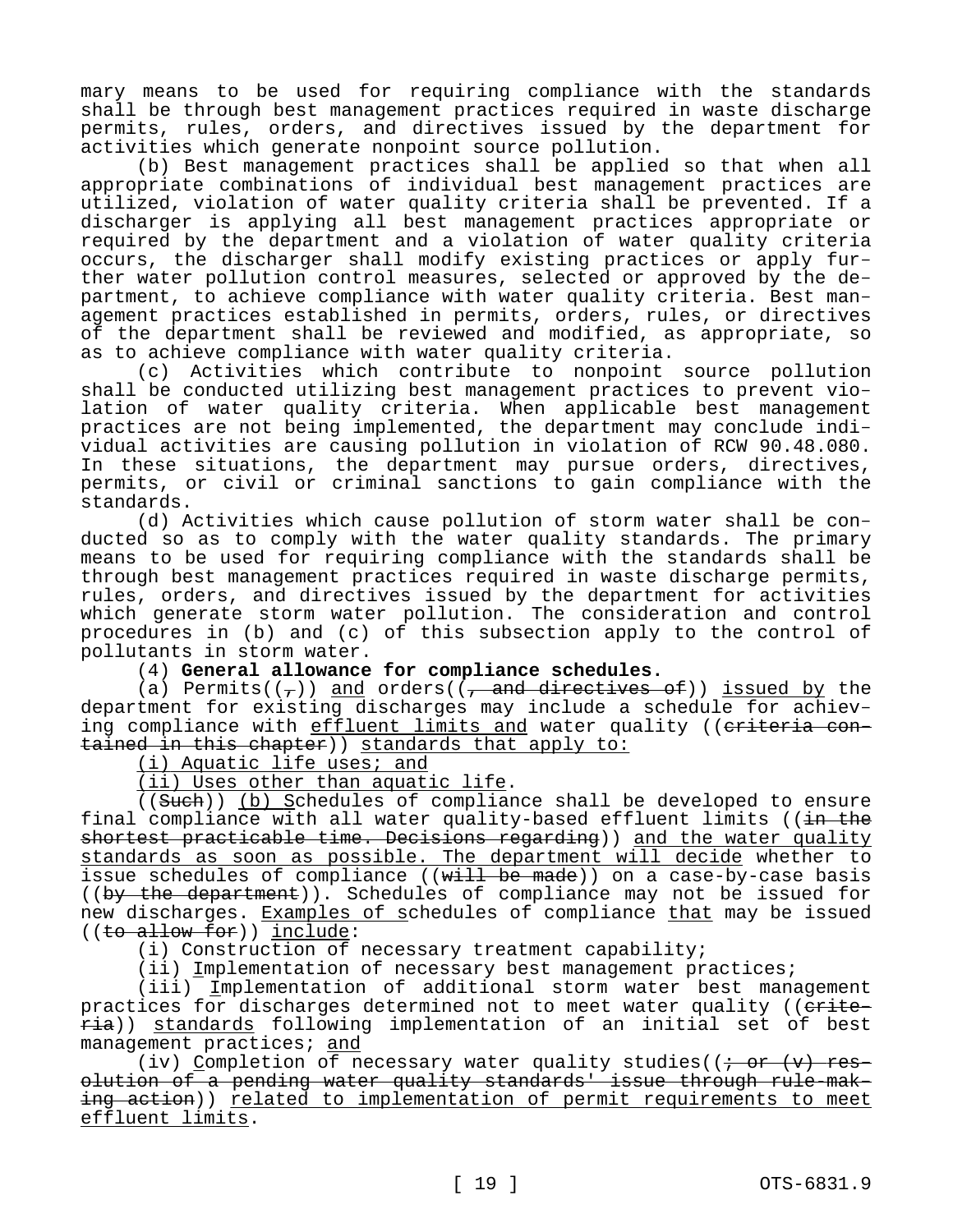$((+b))$  (c) For the period of time during which compliance with water quality ((criteria)) standards is deferred, interim effluent ((limitations)) limits shall be formally established, based on the best professional judgment of the department. Interim effluent ( $\frac{1}{\text{limit}}$ tations)) limits may be numeric or nonnumeric (e.g., construction of necessary facilities by a specified date as contained in an ((ecology)) order or permit), or both.

 $((+e))$  (d) Prior to establishing a schedule of compliance, the department shall require the discharger to evaluate the possibility of achieving water quality ((eriteria)) standards via nonconstruction changes (e.g., facility operation, pollution prevention). Schedules of compliance ((may in no case exceed ten years, and)) shall require compliance with the specified requirements as soon as possible. Compliance schedules shall generally not exceed the term of any permit unless the department determines that a longer time period is needed to come into compliance with the applicable water quality standards.

(e) When an approved total maximum daily load has established waste load allocations for permitted dischargers, the department may authorize a compliance schedule longer than ten years if:

(i) The permittee is not able to meet its waste load allocation in the TMDL solely by controlling and treating its own effluent;

(ii) The permittee has made significant progress to reduce pollutant loading during the term of the permit;

(iii) The permittee is meeting all of its requirements under the TMDL as soon as possible; and

(iv) Actions specified in the compliance schedule are sufficient to achieve water quality standards as soon as possible.

(5) **Compliance schedules for dams:**

(a) All dams in the state of Washington must comply with the provisions of this chapter.

(b) For dams that cause or contribute to a violation of the water quality standards, the dam owner must develop a water quality attainment plan that provides a detailed strategy for achieving compliance. The plan must include:

(i) A compliance schedule that does not exceed ten years;

(ii) Identification of all reasonable and feasible improvements that could be used to meet standards, or if meeting the standards is not attainable, then to achieve the highest attainable level of improvement;

(iii) Any department-approved gas abatement plan as described in WAC 173-201A-200 (1)(f)(ii);

(iv) Analytical methods that will be used to evaluate all reasonable and feasible improvements;

(v) Water quality monitoring, which will be used by the department to track the progress in achieving compliance with the state water quality standards; and

(vi) Benchmarks and reporting sufficient for the department to track the applicant's progress toward implementing the plan within the designated time period.

(c) The plan must ensure compliance with all applicable water quality criteria, as well as any other requirements established by the department (such as through a total maximum daily load, or TMDL, analysis).

(d) If the department is acting on an application for a water quality certification, the approved water quality attainment plan may be used by the department in its determination that there is reasona